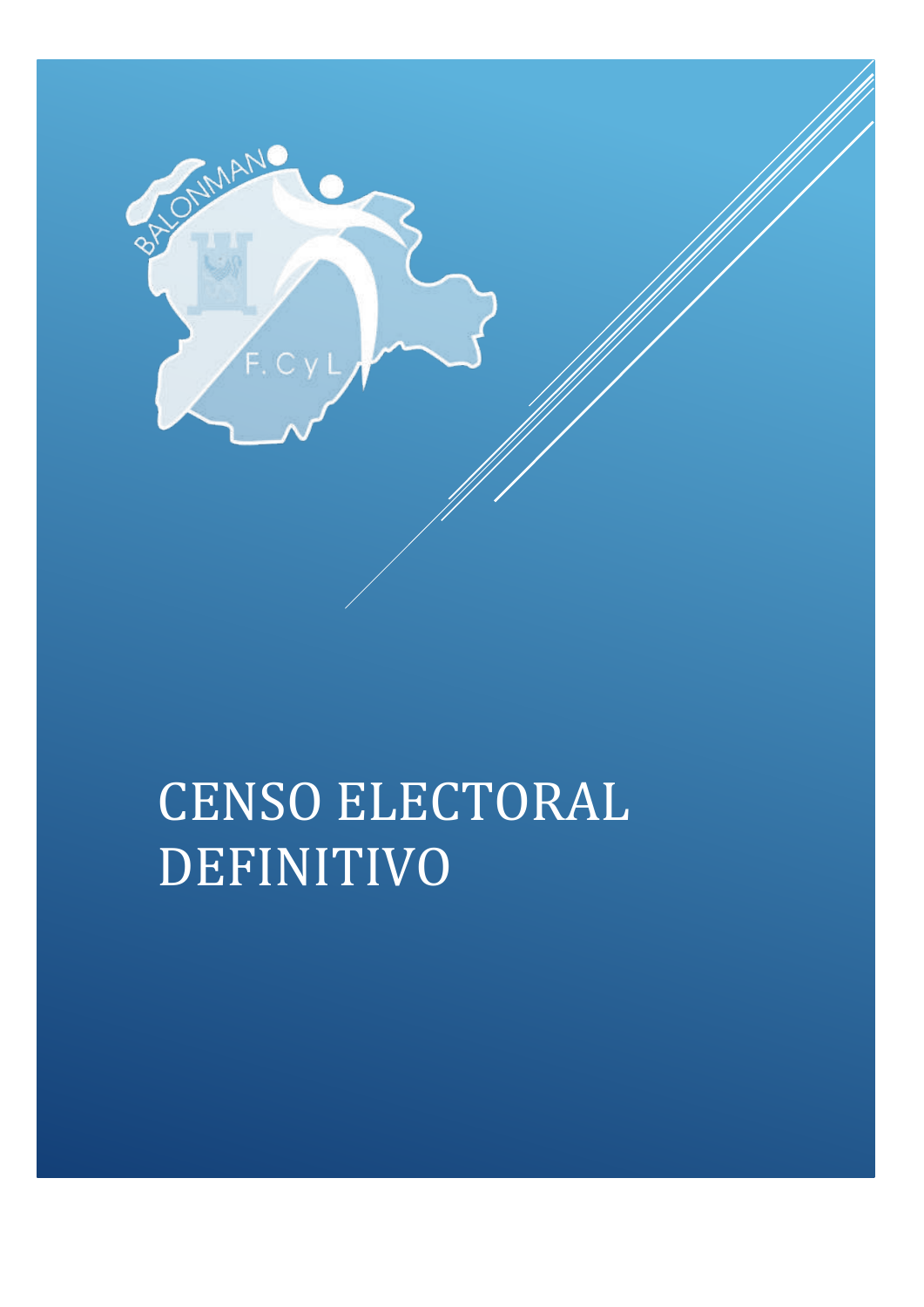



# **1. CENSO ELECTORAL CLUBS**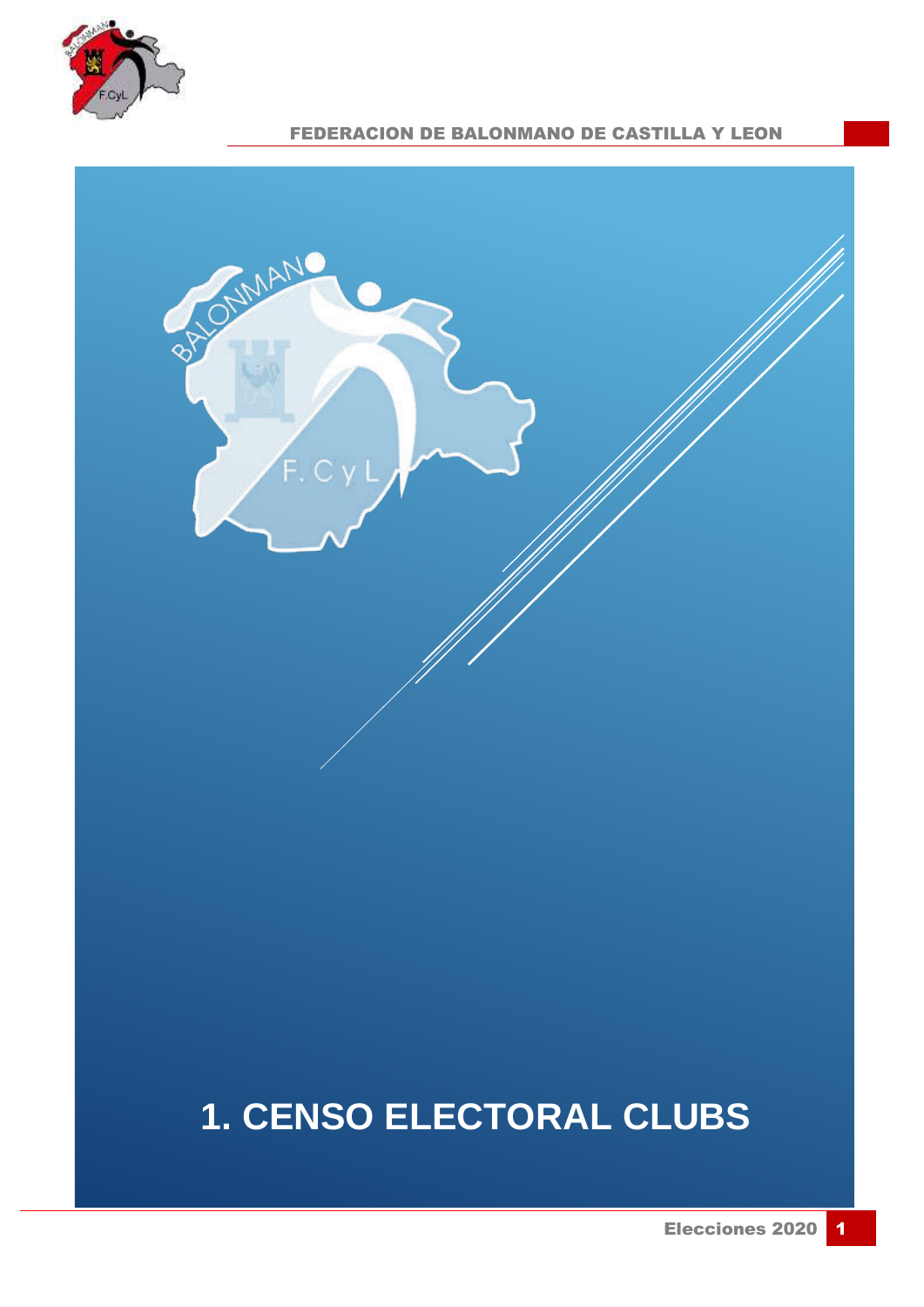

#### **CENSO ELECTORAL ESTAMENTO DE CLUBS CIRCUNSCRIPCION DE BURGOS**

| <b>NOMBRE</b>                   | <b>Nº REGISTRO</b> |
|---------------------------------|--------------------|
| <b>C.D. BM. BURGOS</b>          | CYA/007791         |
| <b>C.D. BM. VILLA DE ARANDA</b> | CYA/005717         |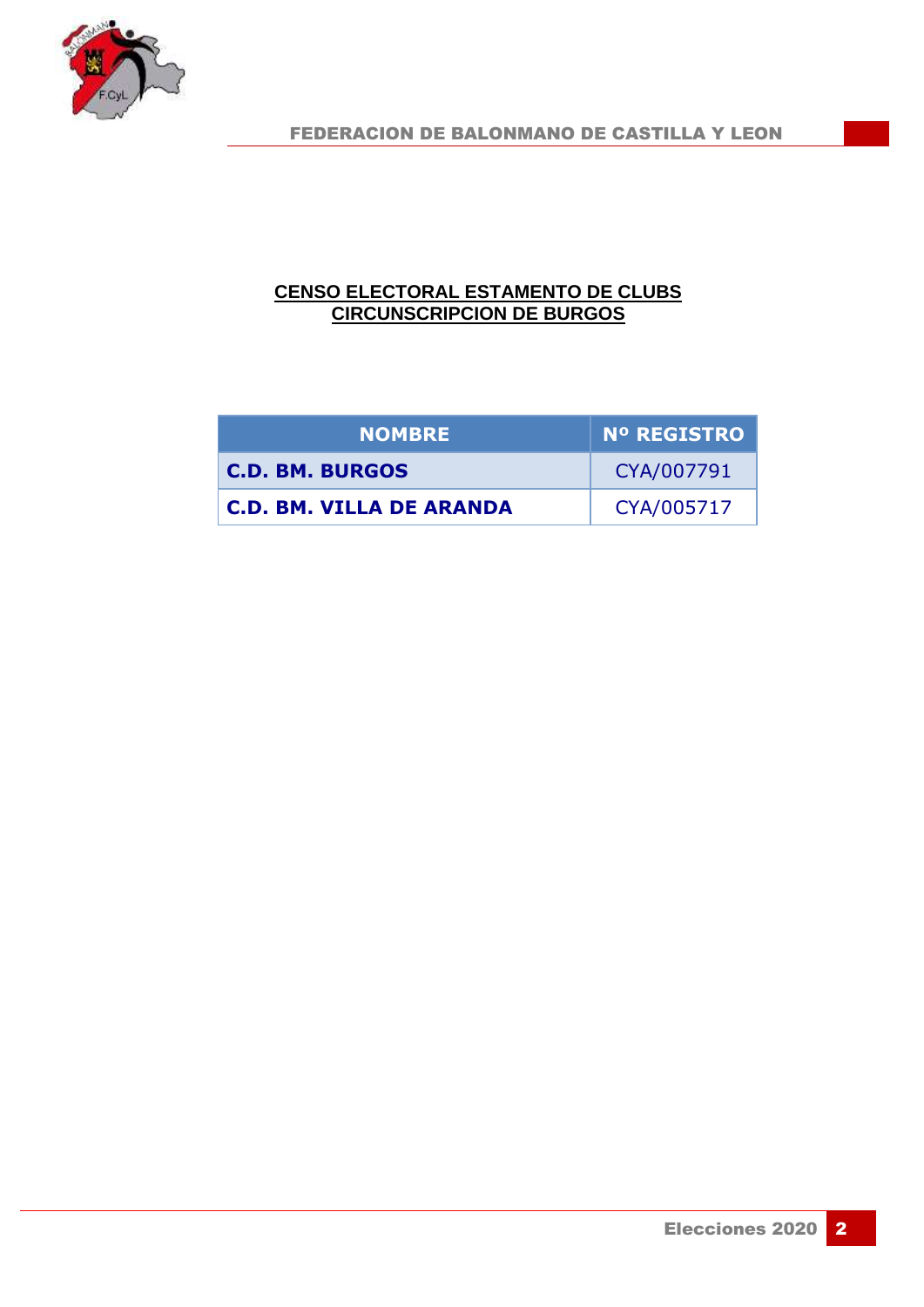

#### **CENSO ELECTORAL ESTAMENTO DE CLUBS CIRCUNSCRIPCION DE LEON**

| <b>NOMBRE</b>             | <b>Nº REGISTRO</b> |
|---------------------------|--------------------|
| <b>C. BM. ADEMAR LEÓN</b> | CYA/002429         |
| <b>C.D. BM SARIEGOS</b>   | CYA/012670         |
| <b>C.D. BM. LA ROBLA</b>  | CYA/008876         |
| C.D. C.LE.BA.             | CYA/004404         |
| <b>C.D. VILLACELAMA</b>   | CYA/012702         |
| <b>C.D. AT. BAÑEZANO</b>  | CYA/002826         |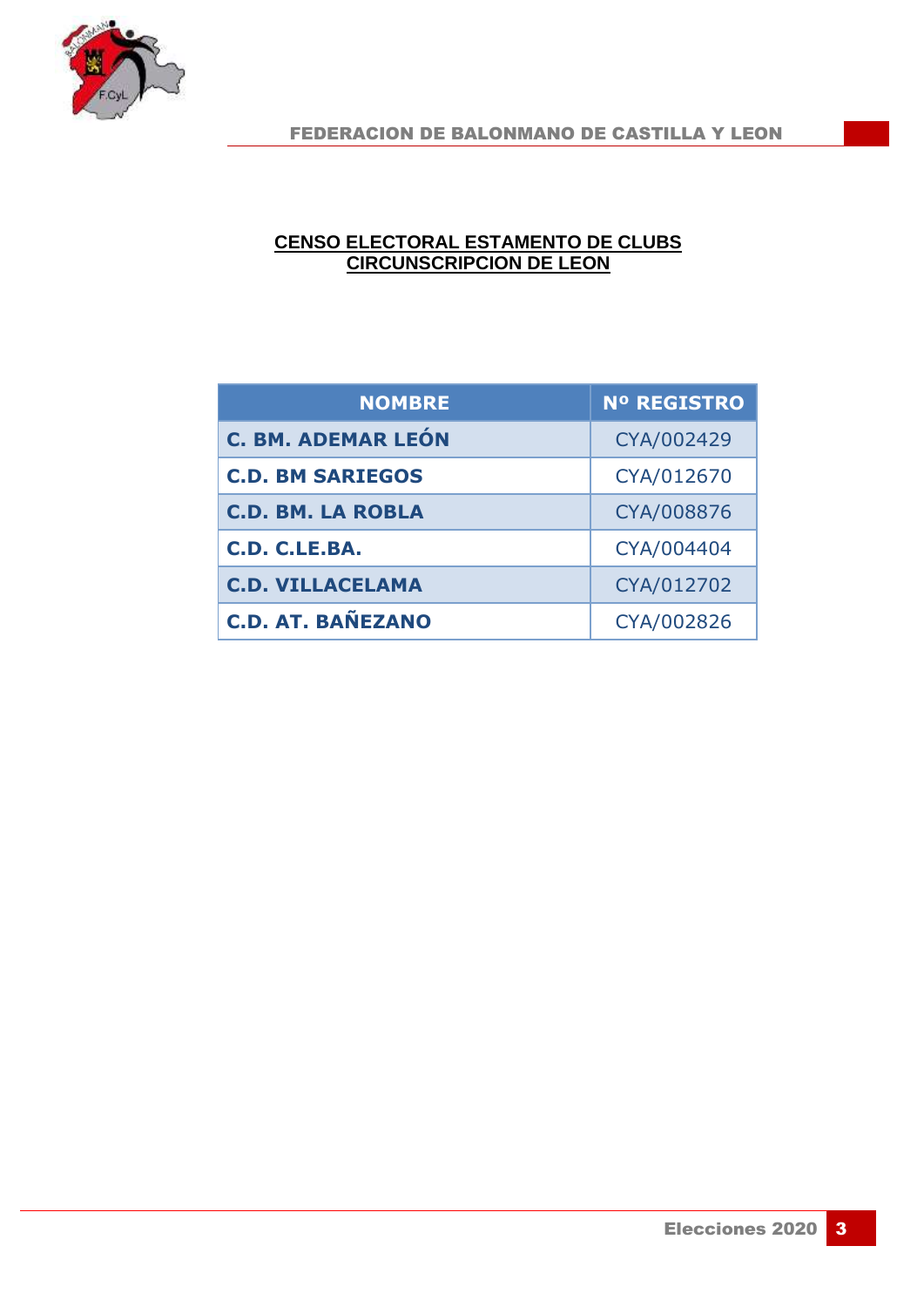

#### **CENSO ELECTORAL ESTAMENTO DE CLUBS CIRCUNSCRIPCION DE PALENCIA**

| <b>NOMBRE</b>                     | <b>N° REGISTRO</b> |
|-----------------------------------|--------------------|
| <b>C. BM. PALENCIA FEMENINO</b>   | CYA/005079         |
| <b>C.D. BALOPAL</b>               | CYA/002515         |
| <b>C.D. BM. FUENTES CARRIONAS</b> | CYA/008674         |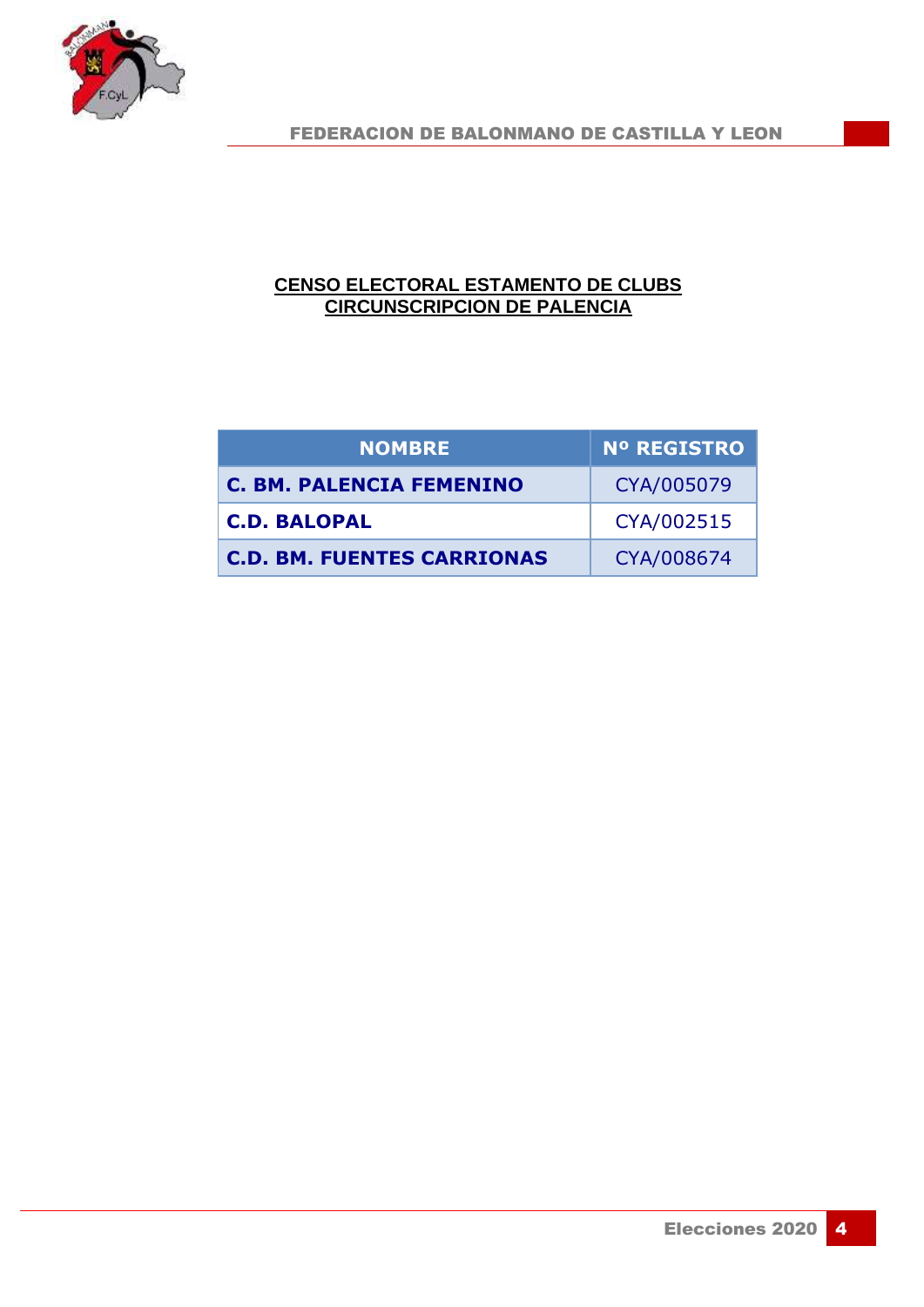

#### **CENSO ELECTORAL ESTAMENTO DE CLUBS CIRCUNSCRIPCION DE SALAMANCA**

| <b>NOMBRE</b>                       | Nº REGISTRO |  |
|-------------------------------------|-------------|--|
| <b>C.D. BM. CIUDAD DE SALAMANCA</b> | CYA/004195  |  |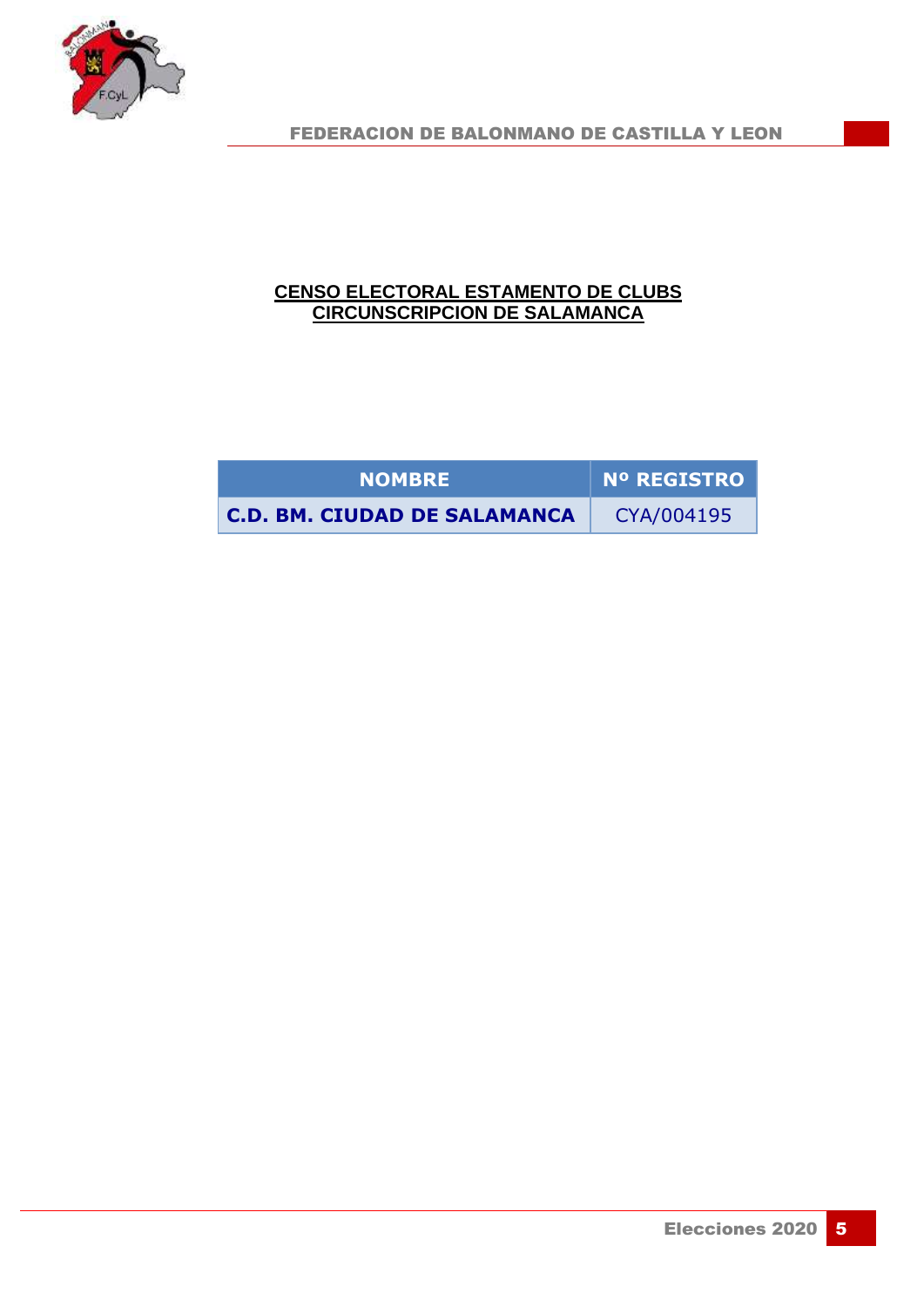

#### **CENSO ELECTORAL ESTAMENTO DE CLUBS CIRCUNSCRIPCION DE SEGOVIA**

| <b>NOMBRE</b> | <b>Nº REGISTRO</b> |
|---------------|--------------------|
| C.D. BM. NAVA | CYA/008333         |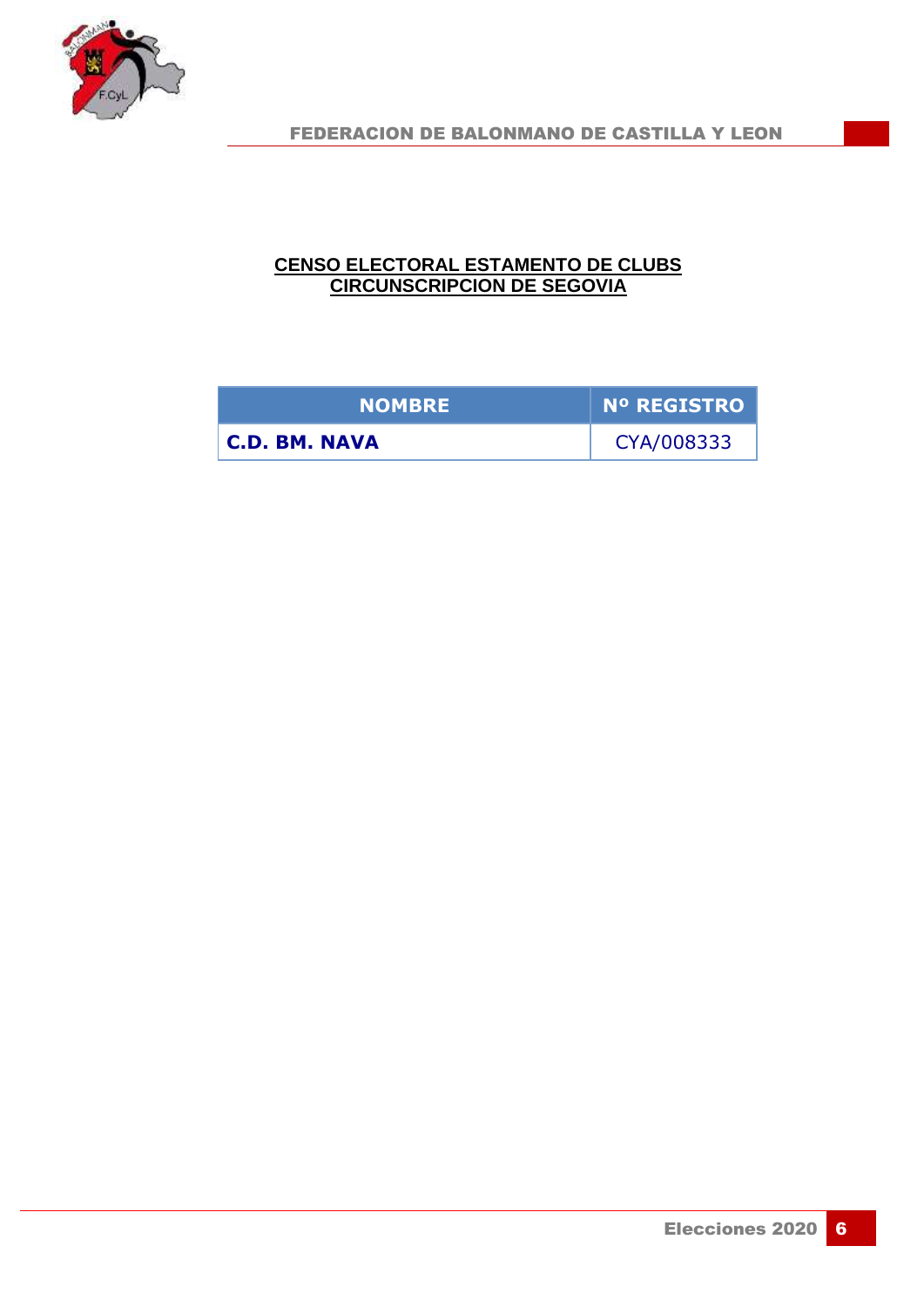

#### **CENSO ELECTORAL ESTAMENTO DE CLUBS CIRCUNSCRIPCION DE SORIA**

| <b>NOMBRE</b>         | <b>N° REGISTRO</b> |
|-----------------------|--------------------|
| C. BM. SORIA          | CYA/004570         |
| <b>S.D. VISONTIUM</b> | CYA/001639         |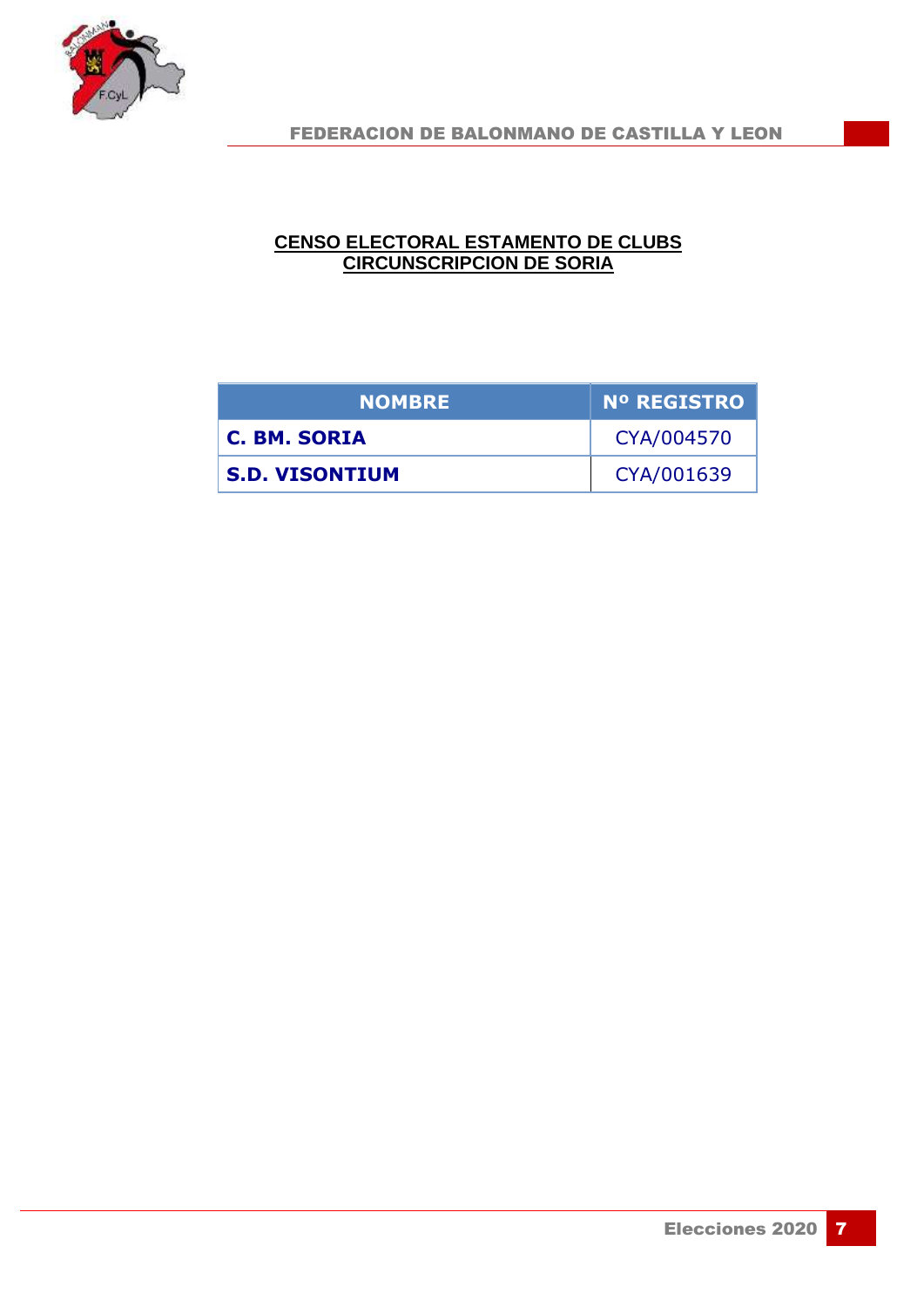

#### **CENSO ELECTORAL ESTAMENTO DE CLUBS CIRCUNSCRIPCION DE VALLADOLID**

| <b>NOMBRE</b>                           | <b>Nº REGISTRO</b> |
|-----------------------------------------|--------------------|
| <b>C.D. BM LAGUNA</b>                   | CYA/007346         |
| <b>C.D. BM. ARROYO DE LA ENCOMIENDA</b> | CYA/007038         |
| <b>C.D. BM. AULA</b>                    | CYA/001506         |
| <b>C.D. BM. DELICIAS</b>                | CYA/009186         |
| <b>C.D. TIZON SPORT</b>                 | CYA/012162         |
| <b>C.D. BM CASTILLA</b>                 | CYA/011800         |
| <b>C.D. BM. TUDELA</b>                  | CYA/004105         |
| <b>C.D. BM. TIERRA DE PINARES</b>       | CVA/012365         |
| <b>C.D. LA ENSEÑANZA</b>                | CYA/003809         |
| <b>C.D. SAN AGUSTIN VALLADOLID</b>      | CYA/000830         |
| <b>C.D. UNIVERSIDAD DE VALLADOLID</b>   | CYA/000893         |
| <b>CD. BM AT. VALLADOLID</b>            | CYA/011684         |
| <b>CD. HAND VALL VALLADOLID</b>         | CYA/011637         |
| <b>C.D. LA SALLE</b>                    | CYA/001764         |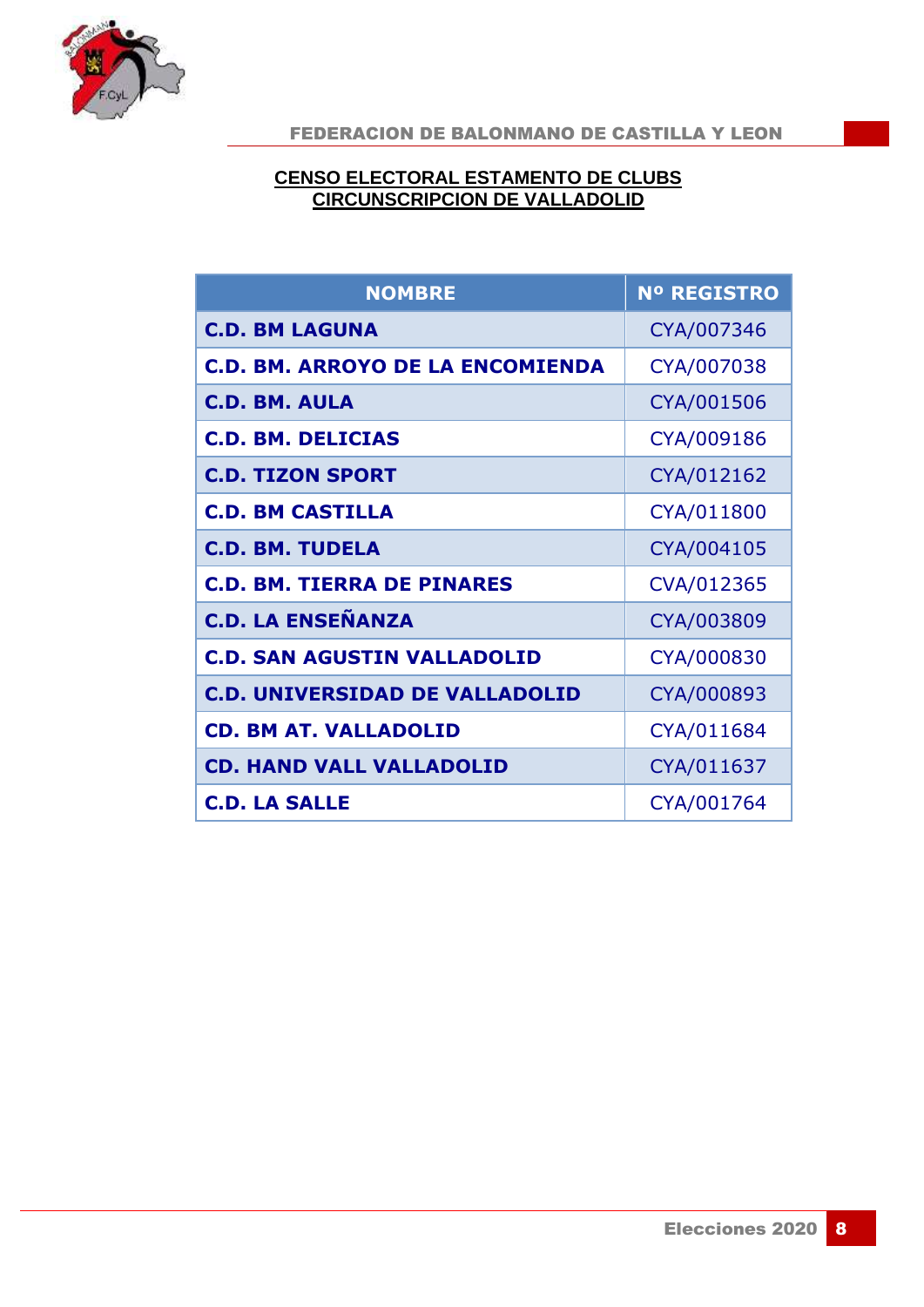

#### **CENSO ELECTORAL ESTAMENTO DE CLUBS CIRCUNSCRIPCION DE ZAMORA**

| <b>NOMBRE</b>          | Nº REGISTRO |
|------------------------|-------------|
| <b>C.D. BM. ZAMORA</b> | CYA/004454  |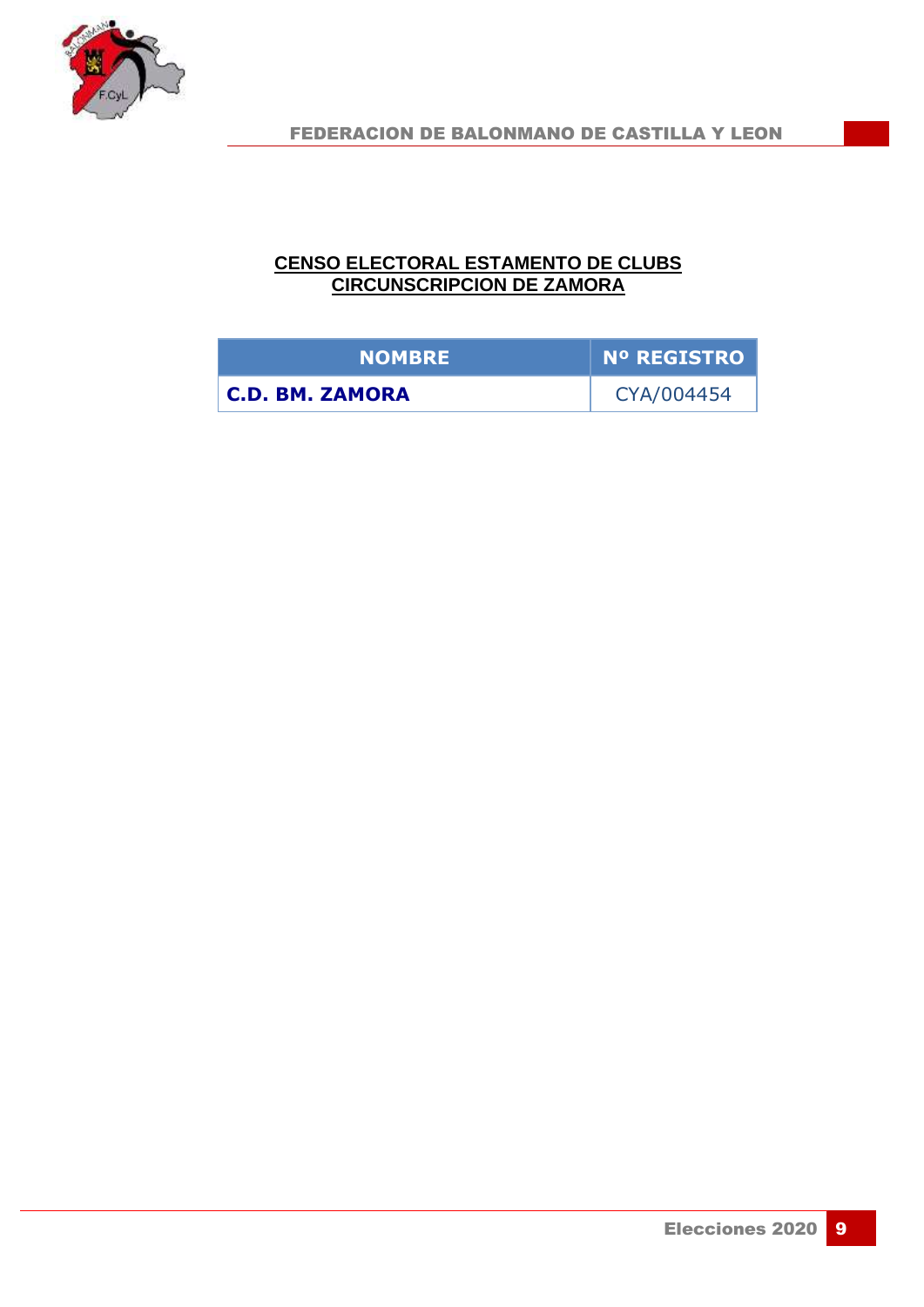



### **2. CENSO ELECTORAL JUGADORES**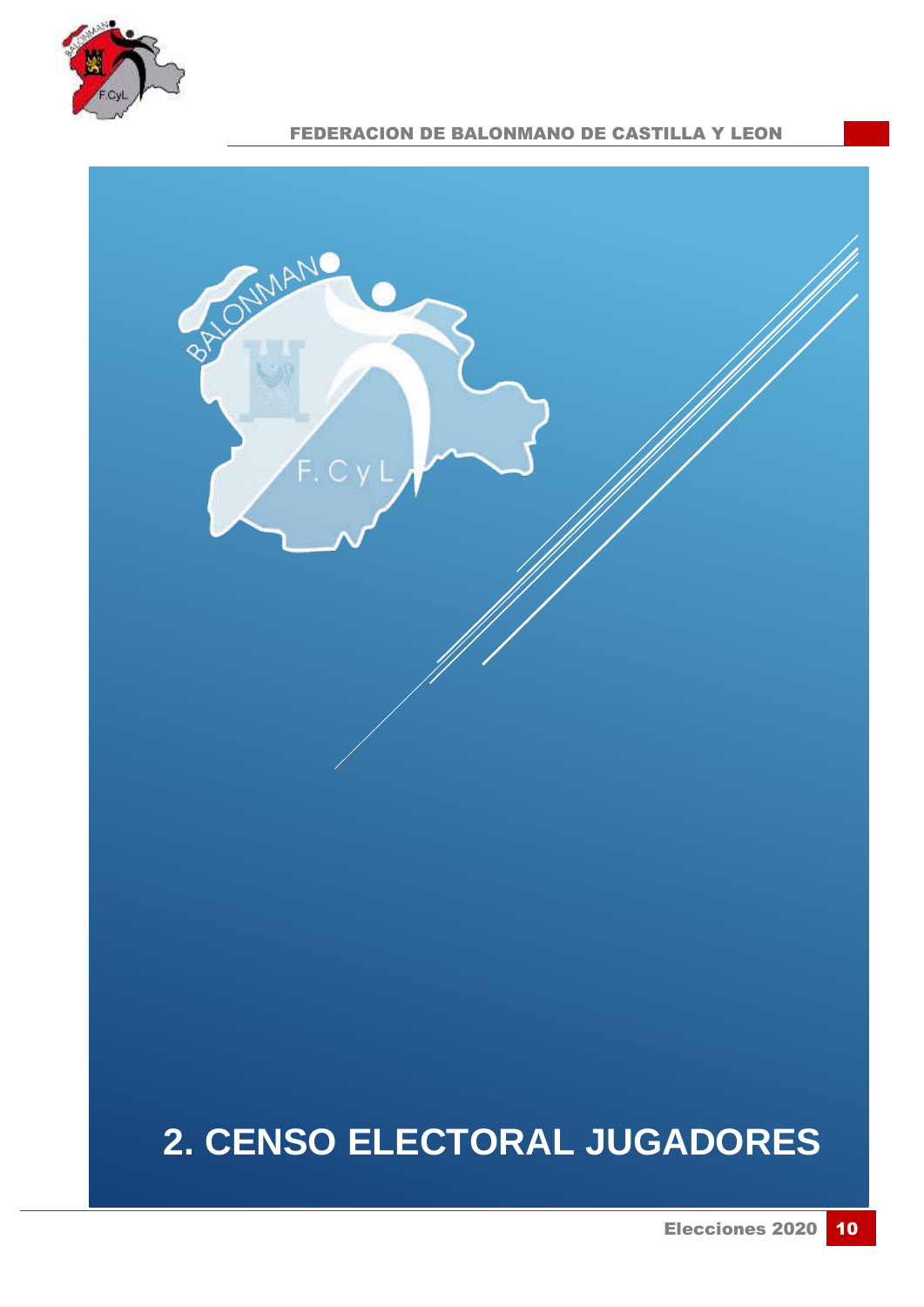

#### **CENSO ELECTORAL ESTAMENTO DE JUGADORES CIRCUNSCRIPCION DE BURGOS**

| <b>DNI</b> | <b>Nombre</b>                                | <b>Apellidos</b>            | <b>Edad</b> |
|------------|----------------------------------------------|-----------------------------|-------------|
| 53777080K  | <b>RAUL</b>                                  | <b>BLANCO FERNANDEZ</b>     | 24          |
| 45579705F  | <b>ENRIQUE</b>                               | <b>CALVO PAJARES</b>        | 16          |
| AAB707682  | PABLO GASTON                                 | <b>CANTORE</b>              | 23          |
| FQ072611   | <b>MATHEUS LENNON</b>                        | DE NOVAIS ALMEIDA           | 29          |
| 71458401T  | <b>LUIS</b>                                  | DE VEGA MARTINEZ            | 32          |
| 73135123E  | <b>JULEN</b>                                 | ELUSTONDO MARTIN            | 24          |
| 16627295C  | <b>JAVIER</b>                                | <b>ESPINOSA GONZALEZ</b>    | 20          |
| 71465477S  | <b>JAVIER</b>                                | <b>GARCIA LOPEZ</b>         | 25          |
| 71311233D  | <b>MARCOS</b>                                | <b>GARCIA ROJAS</b>         | 18          |
| 45574596G  | <b>ALBERTO</b>                               | <b>GONZALEZ PINILLOS</b>    | 25          |
| 45576286S  | <b>ADRIAN</b>                                | <b>HERNANDO HERNAMPEREZ</b> | 22          |
| 41598775D  | DALMAU                                       | <b>HUIX TRENCO</b>          | 27          |
| FP433778   | <b>GUILHERME</b>                             | LEONEL COSTA DA SILVA       | 24          |
| 75930137F  | <b>JUAN DE DIOS</b>                          | <b>LINARES GONZALEZ</b>     | 26          |
| 45842090P  | <b>MIGUEL</b>                                | <b>LLORENS MIRA</b>         | 27          |
| 16628289W  | <b>ERNESTO</b>                               | LOPEZ IBAÑEZ                | 20          |
| 53498298E  | <b>NICOLAS</b>                               | <b>LOPEZ REY</b>            | 26          |
| 71108230G  | <b>VICTOR</b>                                | <b>MEGIAS ANDRES</b>        | 27          |
| 45578518Q  | <b>ALBERTO</b>                               | <b>MONTIEL ROLDAN</b>       | 16          |
| 48689707H  | <b>IBRAHIM</b>                               | <b>MORAL CRIADO</b>         | 26          |
| 77420274C  | <b>ALEJANDRO</b>                             | POMBO FERNANDEZ             | 28          |
| 54173633P  | KILIAN GARAJONAY                             | RAMIREZ SANTANA             | 22          |
| K179281    | <b>CLAUDIO LEANDRO</b>                       | <b>RAMOS MADRIGAL</b>       | 22          |
| 08841382K  | <b>JULIAN</b>                                | RASERO HERNANDEZ            | 39          |
| 79273127Q  | <b>JAVIER</b>                                | RODRIGUEZ MOYA              | 23          |
| AAC569275  | JULIAN                                       | SOUTO CUETO                 | 28          |
| 45577940J  | <b>JUAN</b>                                  | <b>TAMAYO GIL</b>           | 20          |
| 71313948X  | <b>CRISTIAN</b>                              | <b>TOME DELGADO</b>         | 17          |
| 05717369Y  | <b>ALVARO</b>                                | <b>TORRES DEL VAL</b>       | 25          |
|            |                                              |                             |             |
|            | TANTO POR CIENTO DE LICENCIAS FEMENINAS 0,0% |                             |             |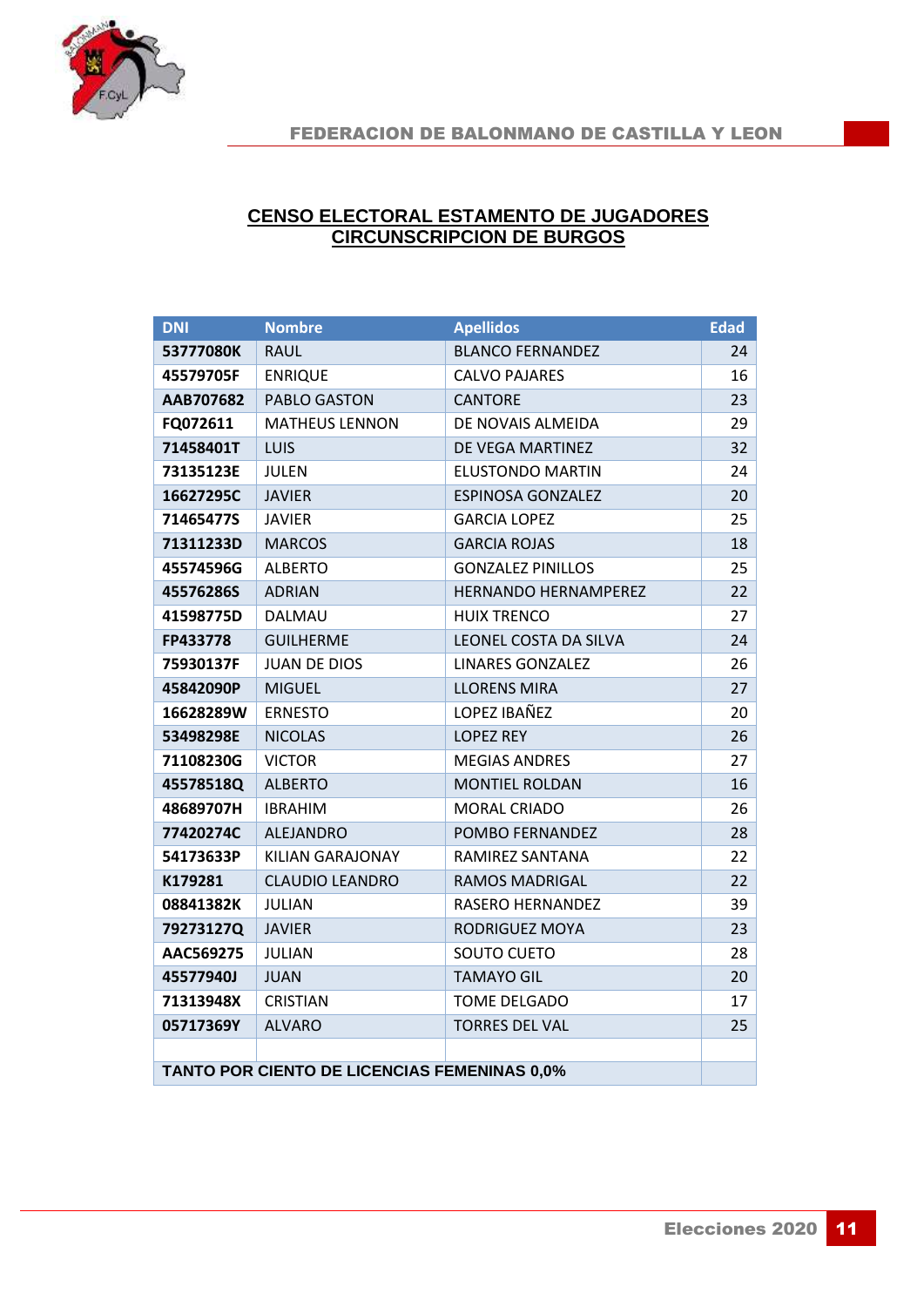

#### **CENSO ELECTORAL ESTAMENTO DE JUGADORES CIRCUNSCRIPCION DE LEON**

| <b>DNI</b> | <b>Nombre</b>          | <b>Apellidos</b>            | <b>Edad</b> |
|------------|------------------------|-----------------------------|-------------|
| 71724721A  | <b>PAULA</b>           | <b>ALONSO BARDON</b>        | 17          |
| 71472412G  | <b>ALVARO JESUS</b>    | ALVAREZ DEL CANO            | 20          |
| 71479725A  | <b>SERGIO</b>          | <b>ALVAREZ DOMINGUEZ</b>    | 23          |
| 02771230Y  | <b>BEATRIZ</b>         | <b>ANDRES MARTIN</b>        | 22          |
| 02770939Z  | <b>ALBA</b>            | <b>BALADRON SANTAMARIA</b>  | 17          |
| 71474410R  | <b>JORGE</b>           | <b>BLANCO BARTOLOME</b>     | 19          |
| 71465016Z  | <b>AURELIO</b>         | <b>CANELA PADILLA</b>       | 28          |
| 71437465V  | <b>JOSE MARIO</b>      | <b>CARRILLO GUTIERREZ</b>   | 29          |
| 71476738Y  | <b>ADRIAN</b>          | <b>CASQUEIRO LOPEZ</b>      | 20          |
| 21140908K  | <b>LUIS</b>            | <b>COLLANTES GARCIA</b>     | 19          |
| 71471868N  | <b>DIEGO</b>           | <b>CONDE DE LA GRANJA</b>   | 25          |
| 71480402J  | <b>LUCIA</b>           | <b>CORRAL FABA</b>          | 17          |
| 71724594Z  | <b>LUIS MARIA</b>      | DE GOYA CARBAJO             | 18          |
| 71464280Z  | <b>CESAR</b>           | DELGADOÂ'MARTINEZ           | 24          |
| 71714998D  | <b>ALFONSO</b>         | <b>DIEZ BLANCO</b>          | 19          |
| 596747557  | <b>ANDREW LAWRENCE</b> | <b>DONLIN</b>               | 28          |
| 71478042E  | <b>ALVARO</b>          | <b>FERNANDEZ ALVAREZ</b>    | 16          |
| 71460545M  | <b>JAIME</b>           | <b>FERNANDEZ FERNANDEZ</b>  | 23          |
| 71816065Z  | <b>MARIO</b>           | FERNANDEZ GALARRAGA         | 20          |
| 71446215G  | <b>PABLO</b>           | <b>FERNANDEZ LOPEZ</b>      | 27          |
| 71446214A  | <b>DANIEL</b>          | <b>FERNANDEZ LOPEZ</b>      | 29          |
| 71480857P  | <b>DANIEL</b>          | <b>FERNANDEZ SIMON</b>      | 20          |
| 71459900G  | <b>BORJA</b>           | <b>FERNANDEZ VILLARROEL</b> | 30          |
| 71469991K  | <b>OSCAR</b>           | <b>FERNANDEZ VILLARROEL</b> | 26          |
| C789H8TRL  | <b>ERWIN JAN</b>       | <b>FEUCHTMANN PEREZ</b>     | 30          |
| 71476691M  | <b>SERGIO</b>          | <b>FRANCO BARATA</b>        | 23          |
| 71449211X  | <b>DAVID</b>           | <b>GARCIA ALONSO</b>        | 29          |
| 02770661N  | ALBA                   | <b>GARCIA GARCIA</b>        | 17          |
| 71468771C  | <b>ANA</b>             | <b>GARCIA LLAMAZARES</b>    | 23          |
| 71455649P  | <b>RODRIGO</b>         | <b>GARCIA MATILLA</b>       | 32          |
| 71456709X  | <b>CARLOS JOSE</b>     | <b>GARCIA SANCHEZ</b>       | 32          |
| 71465332P  | <b>MONICA</b>          | <b>GARCIA SANCHEZ</b>       | 16          |
| 71477585W  | <b>OMAR</b>            | <b>GONZALEZ SAN MARTIN</b>  | 19          |
| 71477586A  | <b>MARTA</b>           | <b>GONZALEZ SAN MARTIN</b>  | 17          |
| 71472236N  | <b>CARLOS</b>          | HONRADO CRISTOBALENA        | 16          |
| 73504641E  | OLEG                   | KISSELEV KISSELEVA          | 23          |
| 71481399K  | <b>CARLOTA</b>         | LLAMAZARES MARTINEZ         | 17          |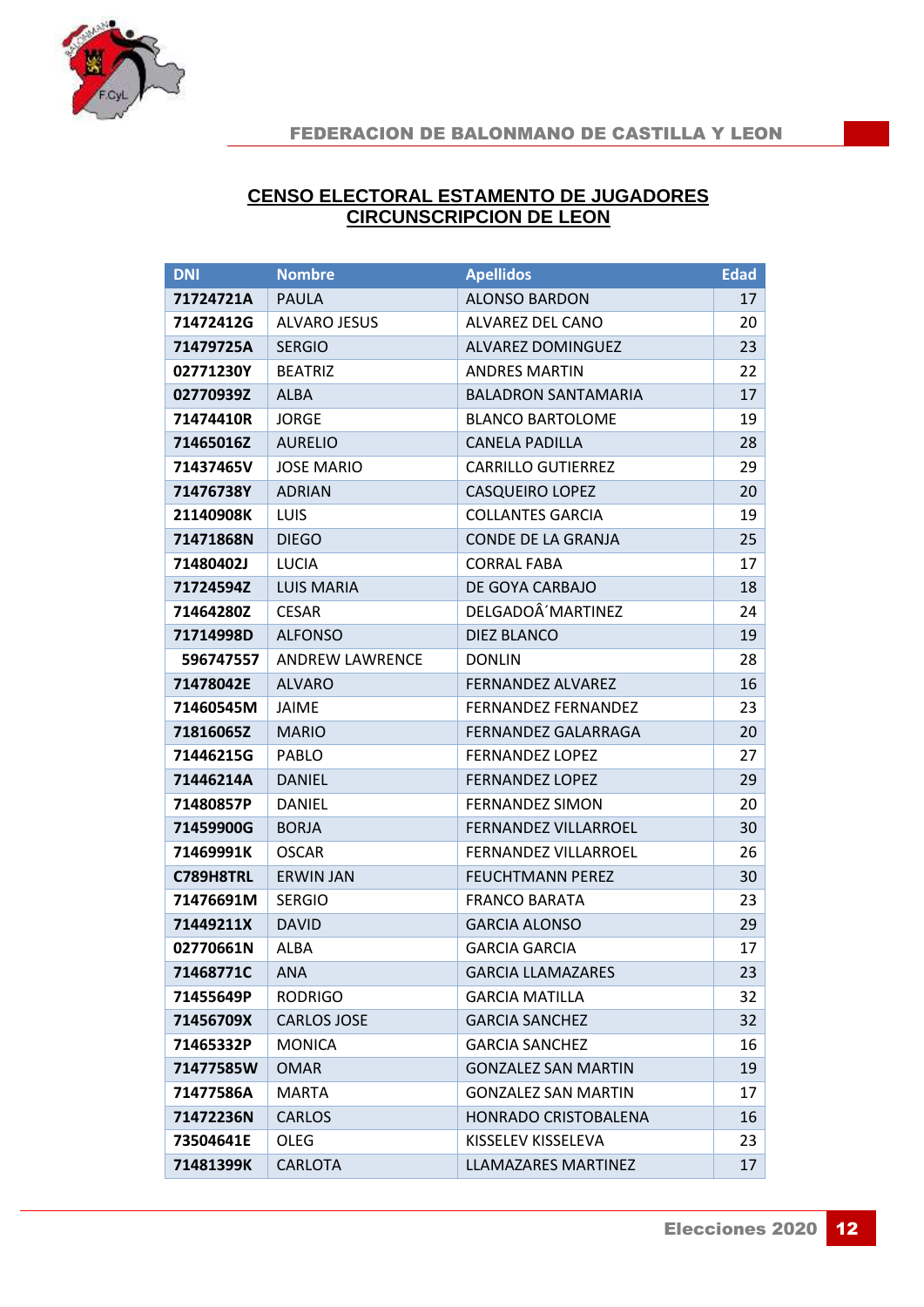

| <b>DNI</b>                                      | <b>Nombre</b>    | <b>Apellidos</b>           | <b>Edad</b> |
|-------------------------------------------------|------------------|----------------------------|-------------|
| 02771027X                                       | <b>ALEX</b>      | <b>LODOS GARCIA</b>        | 18          |
| 71468472C                                       | LUCIA            | <b>LOPEZ MARTINEZ</b>      | 17          |
| 71715681W                                       | <b>CAROLINA</b>  | LORENZO ALVAREZ-PEDROSA    | 19          |
| 259925559                                       | <b>TIN</b>       | <b>LUCIN</b>               | 21          |
| 70591626A                                       | <b>RUBEN</b>     | <b>MARCHAN CRIADO</b>      | 26          |
| E380724                                         | ARISLEIDY        | <b>MARQUEZ HERRERA</b>     | 26          |
| XDC284931                                       | <b>PEDRO</b>     | <b>MARTINEZ GARCIA</b>     | 20          |
| 71481658G                                       | <b>ANTONIO</b>   | <b>MARTINEZ LLAMAZARES</b> | 17          |
| 02770290D                                       | <b>MONICA</b>    | <b>MONTES MAGALHAES</b>    | 16          |
| E380736                                         | <b>NIURKIS</b>   | <b>MORA ARIAS</b>          | 26          |
| 71050772T                                       | <b>ADRIANA</b>   | MUÑOZ BERMUDEZ             | 19          |
| 71466730A                                       | <b>HECTOR</b>    | PAREDES MONTAÑES           | 25          |
| 71042904K                                       | <b>INES</b>      | PERALTA FERNANDEZ          | 20          |
| 71456360Y                                       | <b>GONZALO</b>   | <b>PEREZ ARCE</b>          | 22          |
| 71468051J                                       | <b>ALVARO</b>    | PEREZ BARREIRA             | 23          |
| 71717003J                                       | <b>IRIS</b>      | POLVORINOS DUARTE          | 16          |
| 71717002N                                       | <b>ALBA</b>      | POLVORINOS DUARTE          | 16          |
| 71981020J                                       | <b>ANIA</b>      | <b>RAMOS REYES</b>         | 19          |
| 02770963S                                       | <b>ALEJANDRO</b> | RIERA GONZALEZ             | 18          |
| 71465630F                                       | LUIS             | ROBLES GARCIA              | 22          |
| 71465631P                                       | <b>CARLOS</b>    | <b>ROBLES GARCIA</b>       | 18          |
| 71473021S                                       | <b>MARIO</b>     | RODRIGUEZ BARDON           | 18          |
| 71480116A                                       | <b>LUCIA</b>     | RODRIGUEZ DE LOS SANTOS    | 17          |
| 71478254G                                       | <b>ALBERTO</b>   | ROLDAN FELIX               | 18          |
| 71469364S                                       | <b>LORETO</b>    | ROLDAN FELIX               | 25          |
| 71474283N                                       | <b>ALVARO</b>    | <b>ROZAS GARCIA</b>        | 20          |
| 71714984H                                       | <b>DANIEL</b>    | <b>SAMPEDRO ANTON</b>      | 17          |
| 12783514E                                       | MARIA            | SANCHA GONZALEZ            | 19          |
| 71476254M                                       | <b>LAURA</b>     | SANCHEZ SAN JOSE           | 16          |
| 71715961Y                                       | <b>DARIO</b>     | <b>SANZ DE NICOLAS</b>     | 16          |
| 71461950F                                       | <b>BARBARA</b>   | <b>SECO PILO</b>           | 25          |
| 71456889Y                                       | <b>DIEGO</b>     | SEIVANE SIERRA             | 27          |
| 028833605                                       | <b>DINO</b>      | <b>SLAVIC</b>              | 27          |
| 71477568P                                       | <b>SERGIO</b>    | <b>TORIO FERNANDEZ</b>     | 18          |
| 71994034D                                       | <b>ANAIS</b>     | <b>VIDALES BLANCO</b>      | 16          |
| 71456728Y                                       | SALMA            | VILLAFAÑE OVIEDO           | 19          |
| 71711469E                                       | <b>MANUEL</b>    | VIÑUELA GARCIA             | 18          |
| 71481876S                                       | <b>CRISTINA</b>  | VIÑUELA ROBLES             | 22          |
| 02771987G                                       | <b>LAURA</b>     | <b>ZAPICO ALVAREZ</b>      | 17          |
| <b>PORCENTAJE DE LICENCIAS FEMENINAS 36,4 %</b> |                  |                            |             |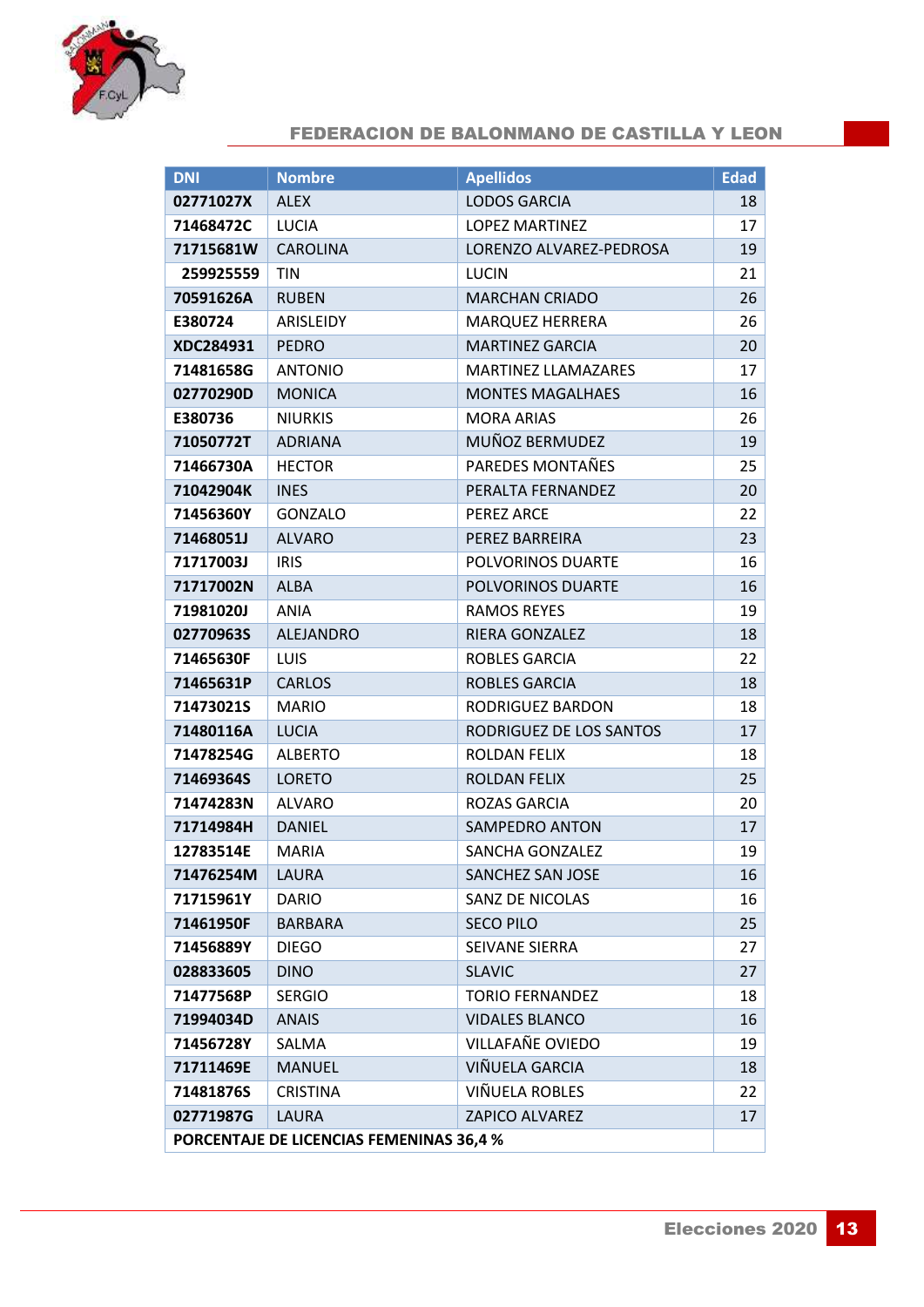

#### **CENSO ELECTORAL ESTAMENTO DE JUGADORES CIRCUNSCRIPCION DE PALENCIA**

| <b>DNI</b> | <b>Nombre</b>        | <b>Apellidos</b>           | <b>Edad</b> |
|------------|----------------------|----------------------------|-------------|
| 71962261E  | <b>MIRIAN</b>        | <b>AGUADO REVILLA</b>      | 24          |
| 74017405R  | <b>VERONICA</b>      | <b>ALCALA SERRANO</b>      | 21          |
| 71962851Z  | <b>ALEX</b>          | <b>ALVAREZ PALOMO</b>      | 18          |
| 71173470Q  | <b>ARTURO</b>        | <b>BARCENILLA LOBON</b>    | 23          |
| 49543329H  | <b>HAMZA</b>         | <b>BOUSMAHA AGMIR</b>      | 19          |
| 71958078W  | <b>TAMARA</b>        | <b>CALLE FERNANDEZ</b>     | 20          |
| 71955313C  | <b>MARIO</b>         | <b>CLEMENTE ASENSIO</b>    | 23          |
| 71176144E  | <b>JAVIER</b>        | <b>COLIAS MARTINEZ</b>     | 20          |
| 71564013L  | <b>SARA</b>          | DEL GANSO GONZALEZ         | 25          |
| 71962670V  | <b>DAVID</b>         | DEL PICO NICOLAS           | 18          |
| 71962623Q  | <b>EDUARDO</b>       | DIEZ VILLARROEL            | 18          |
| 71971110Q  | <b>CLAUDIA</b>       | <b>DOYAGUE ANDRES</b>      | 17          |
| 72108151T  | <b>PAULA</b>         | <b>FONDEVILA TRAPOTE</b>   | 17          |
| 71963784G  | LAURA                | <b>GARCIA ALONSO</b>       | 18          |
| 71962774Y  | <b>JORGE ALBERTO</b> | <b>GARCIA GUZON</b>        | 17          |
| 12432564Y  | <b>NESTOR</b>        | <b>GARCIA MARTIN</b>       | 19          |
| 71962875S  | <b>CELIA</b>         | <b>GARCIA QUINTERO</b>     | 17          |
| 71971857G  | <b>EVA</b>           | <b>GOMEZ FERNANDEZ</b>     | 17          |
| 12783043B  | LAURA                | <b>GOMEZ NOGALES</b>       | 18          |
| 70264423K  | <b>JAVIER</b>        | <b>GOMEZ PRADOS</b>        | 18          |
| 71465297L  | <b>MARINA</b>        | <b>GONZALEZ GONZALEZ</b>   | 25          |
| 71463542N  | <b>ALBA</b>          | <b>GONZALEZ GONZALEZ</b>   | 28          |
| 71182387D  | <b>DANIEL</b>        | <b>GUTIERREZ FLORES</b>    | 21          |
| 71956570N  | PABLO                | <b>HERRERO SAN MILLAN</b>  | 23          |
| 12783521Y  | <b>ANA</b>           | HOMPANERA GUTIERREZ        | 21          |
| 71316764C  | <b>MARIO</b>         | <b>LANCHARES RODRIGUEZ</b> | 20          |
| 71964120H  | <b>LUCIA</b>         | LORENZO AZPELETA           | 17          |
| 71960011A  | JIMENA               | <b>MARTIN FERNANDEZ</b>    | 17          |
| 71960316D  | <b>MARTA</b>         | <b>MARTINEZ PARIENTE</b>   | 17          |
| 71969887N  | <b>ALICIA</b>        | MIGUEL CONDE               | 17          |
| 71963770J  | <b>NAYELI ROSA</b>   | <b>MOSQUERA SEGUI</b>      | 16          |
| 71971841B  | <b>IGNACIO</b>       | <b>NEVARES HERRERO</b>     | 24          |
| 71963966W  | <b>JOSE MANUEL</b>   | PLAZA ALONSO               | 22          |
| 71174084D  | <b>ADRIAN</b>        | <b>PRADA RODRIGUEZ</b>     | 23          |
| 71957455T  | <b>ALBA</b>          | <b>RAMOS PRADOS</b>        | 19          |
| 71972963Y  | LUCIA                | RODRIGUEZ MARTIN           | 17          |
| 71980259B  | <b>IKER</b>          | RODRIGUEZ ROLLON           | 22          |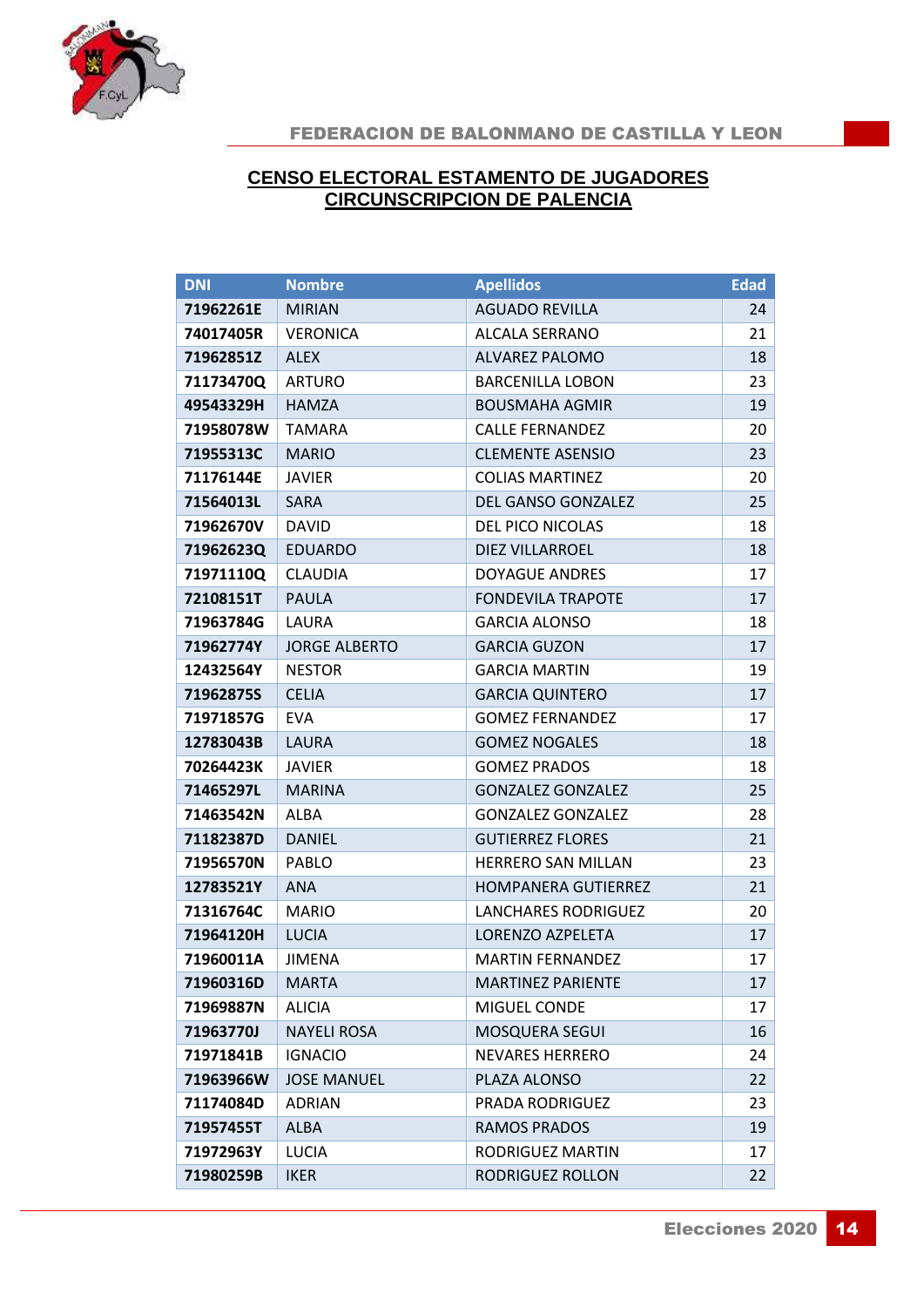

| <b>DNI</b>                                     | <b>Nombre</b>   | <b>Apellidos</b>       | Edad |
|------------------------------------------------|-----------------|------------------------|------|
| 71962982F                                      | <b>BEGOÑA</b>   | <b>ROLDAN HERRERO</b>  | 19   |
| 71962983P                                      | <b>CELIA</b>    | <b>ROLDAN HERRERO</b>  | 17   |
| 71953135G                                      | <b>JAVIER</b>   | <b>SANZ LOBERA</b>     | 23   |
| 71970915M                                      | LAURA           | SEVILLANO GONZALEZ     | 17   |
| 72226155Z                                      | <b>IRENE</b>    | <b>TERAN BUSTILLO</b>  | 19   |
| 71962181B                                      | <b>MARTA</b>    | <b>TORRES RETUERTA</b> | 19   |
| 21100173L                                      | <b>VICTORIA</b> | <b>VEGA HERAS</b>      | 18   |
|                                                |                 |                        |      |
| <b>PORCENTAJE DE LICENCIAS FEMENINAS 59,9%</b> |                 |                        |      |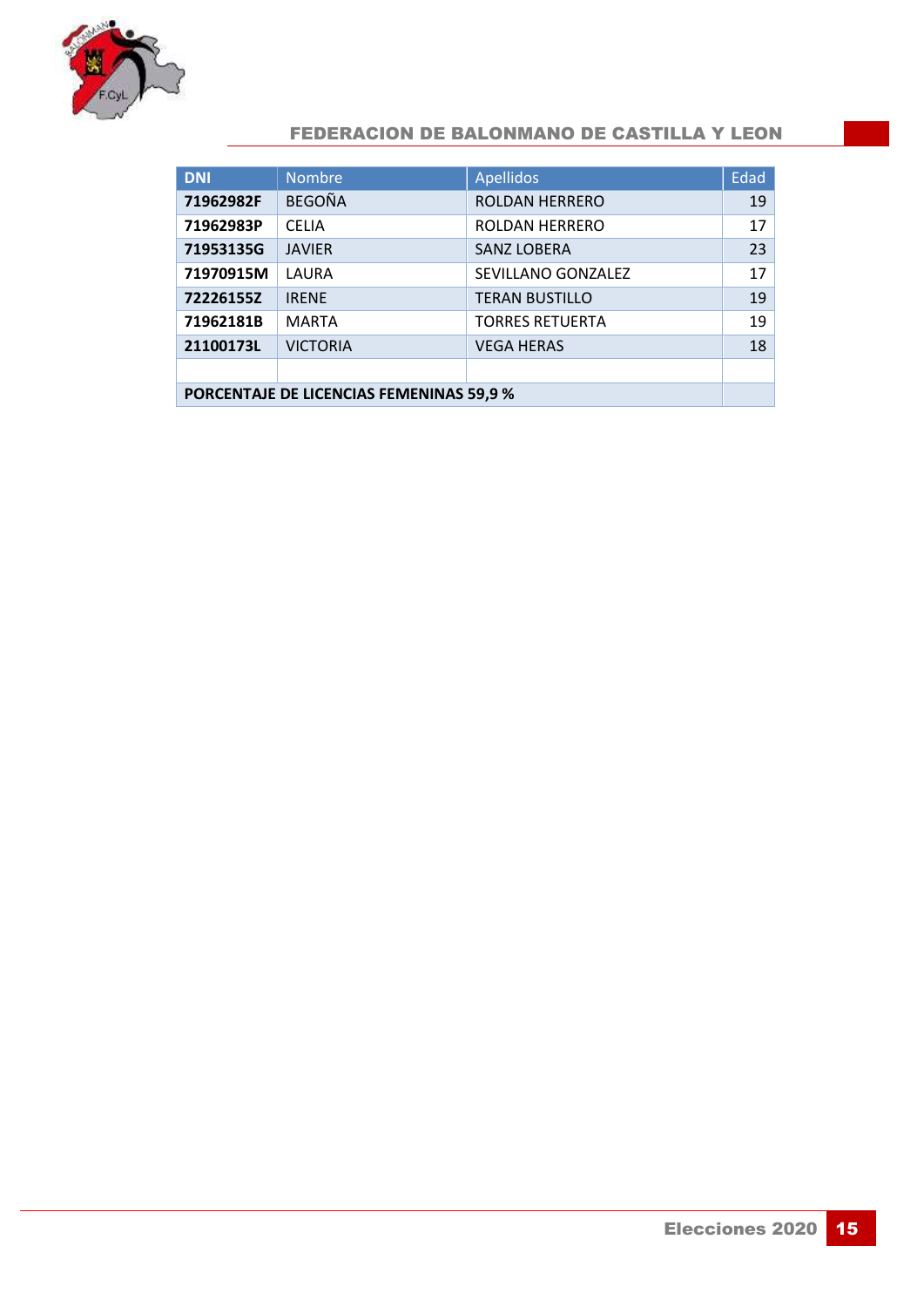

#### **CENSO ELECTORAL ESTAMENTO DE JUGADORES CIRCUNSCRIPCION DE SALAMANCA**

| <b>DNI</b> | <b>Nombre</b>           | <b>Apellidos</b>           | <b>Edad</b> |
|------------|-------------------------|----------------------------|-------------|
| 45576760Y  | <b>FERNANDO</b>         | <b>ABAJO PINILLOS</b>      | 19          |
| 70925890P  | VEGA                    | <b>ALDRICH ANDRES</b>      | 16          |
| 16630100L  | <b>IGNACIO</b>          | <b>ALONSO RODRIGUEZ</b>    | 21          |
| 70976682Q  | CARLOTA                 | ALVAREZ ALMARAZ            | 17          |
| 70909076F  | <b>JAVIER</b>           | <b>BAZ VICENTE</b>         | 24          |
| 70908869F  | LAURA                   | <b>BOYERO MIGUEL</b>       | 25          |
| 71960027L  | <b>NARA</b>             | <b>BUENO RAMOS</b>         | 24          |
| 70910559H  | HELENA                  | <b>CARPIO SANCHEZ</b>      | 17          |
| 71956540M  | <b>PAULA</b>            | <b>CASERO FUENTES</b>      | 19          |
| 70918491S  | <b>MARIO</b>            | <b>CASTRO MORATO</b>       | 16          |
| 32730445L  | <b>MARIA DOLORES</b>    | <b>CORDOBA MARIN</b>       | 23          |
| 70922054J  | <b>ANA ISABEL</b>       | <b>CREGO SANCHEZ</b>       | 21          |
| 07954539N  | SEBASTIAN               | <b>ELENA BOYERO</b>        | 39          |
| 70914435F  | <b>MARCOS</b>           | <b>ESTEBAN ALONSO</b>      | 20          |
| 71060093Y  | <b>ALBA</b>             | <b>FERNANDEZ RODRIGUEZ</b> | 16          |
| 70942449F  | <b>CARMEN</b>           | <b>FERNANDEZ TAVIRA</b>    | 17          |
| 70917923E  | <b>JAVIER</b>           | <b>FRAILE ANCIONES</b>     | 18          |
| 70941570W  | <b>CELIA</b>            | <b>GARCIA GARCIA</b>       | 17          |
| 70965191W  | <b>ELENA</b>            | <b>GARCIA PEREZ</b>        | 17          |
| 70915658B  | <b>CARLOS</b>           | <b>GARCIA RABANAL</b>      | 17          |
| 70941634C  | <b>HUGO</b>             | <b>GARIN CAMPO</b>         | 22          |
| 70965869J  | MIGUEL ANGEL            | <b>GARRIDO DE LA CALLE</b> | 16          |
| 45574662R  | <b>MARCOS</b>           | <b>GONZALEZ SANZ</b>       | 22          |
| 70957655X  | <b>FRANCISCO MIGUEL</b> | <b>HERNANDEZ CALETRIO</b>  | 16          |
| 70958357E  | <b>GORETTI JIAO</b>     | HERNANDEZ COLLADO          | 16          |
| 70958491H  | <b>ALBERTO</b>          | <b>HERNANDEZ PEREZ</b>     | 17          |
| 70924349P  | <b>ISABEL</b>           | <b>HERNANDEZ SANCHEZ</b>   | 20          |
| 70910696V  | <b>MARCOS</b>           | <b>HERVALEJO ULLAN</b>     | 16          |
| 70964315T  | SAMUEL                  | LOPEZ COBOS                | 17          |
| 70920308S  | <b>MARIO</b>            | <b>LOPEZ SANCHEZ</b>       | 17          |
| 70917631Y  | <b>AINHOA</b>           | LUCAS ALONSO               | 16          |
| 70903464F  | ANGELA                  | <b>MADRUGA ZAERA</b>       | 23          |
| 70261073Y  | <b>EVA</b>              | <b>MAESTRO SANZ</b>        | 18          |
| 70923309A  | ELSA                    | <b>MARTIN GARCIA</b>       | 16          |
| 70926134E  | <b>TOMAS</b>            | <b>MARTIN OVEJERO</b>      | 20          |
| 70916588K  | ELISA                   | <b>MATEOS ALONSO</b>       | 17          |
| 70914813V  | <b>VICTOR</b>           | <b>MATILLA BUENO</b>       | 20          |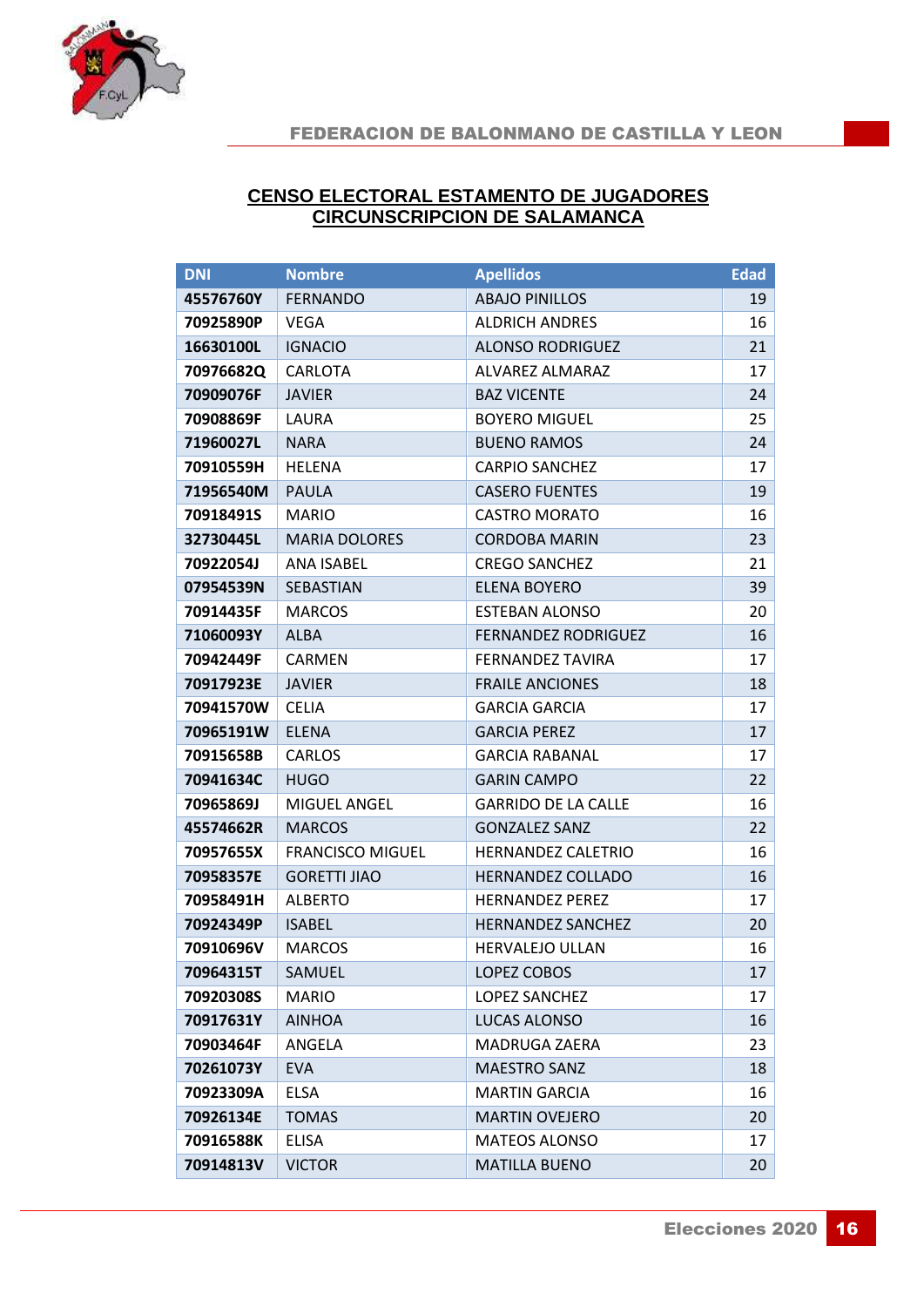

| <b>DNI</b>                               | <b>Nombre</b>     | <b>Apellidos</b>          | <b>Edad</b> |
|------------------------------------------|-------------------|---------------------------|-------------|
| 72580609S                                | <b>ITZIAR</b>     | <b>MATILLA NEGUERUELA</b> | 29          |
| 71059800N                                | <b>JUAN</b>       | <b>MENDEZ BARRIOS</b>     | 17          |
| 70960872F                                | <b>MARCO</b>      | <b>MORAN MARTINEZ</b>     | 17          |
| 70922190B                                | <b>SERGIO</b>     | NICOLAS DE LA CRUZ        | 19          |
| 70922191N                                | <b>CARLOS</b>     | NICOLAS DE LA CRUZ        | 17          |
| 70919154B                                | <b>VICTOR</b>     | PEREZ GARRIDO             | 17          |
| 70908089D                                | <b>MARCOS</b>     | <b>PONCE GUTIERREZ</b>    | 17          |
| 70275962Z                                | <b>VIOLETA</b>    | PRADOS MARIGOMEZ          | 17          |
| 12423140N                                | SONIA             | <b>REDONDO PEDROSA</b>    | 22          |
| 70967745A                                | <b>JULIA</b>      | RODRIGUEZ ROLDAN          | 17          |
| 70975683Y                                | <b>NEREA</b>      | <b>RUIZ CACHO</b>         | 17          |
| 70920793V                                | <b>DAVID</b>      | SANCHEZ AGUNDEZ           | 18          |
| 70904626L                                | <b>SERGIO</b>     | <b>SANCHEZ GARCIA</b>     | 24          |
| 70901606N                                | <b>JAVIER</b>     | <b>SANCHEZ MATEOS</b>     | 26          |
| 70906020X                                | <b>NAIARA</b>     | <b>SANTOS SANCHEZ</b>     | 17          |
| 73473185F                                | <b>IRACHE</b>     | <b>SANZ SOSTRE</b>        | 19          |
| 49283793Z                                | <b>ARIADNA</b>    | SIÑOL LLORENS             | 21          |
| 70914902Z                                | <b>ALICIA XUE</b> | <b>VICENTE MERCHAN</b>    | 17          |
| 71476735A                                | <b>JORGE</b>      | <b>ZAPATERO SANCHEZ</b>   | 19          |
| X5322437F                                | <b>ZHUXI</b>      | <b>ZHAN CHEN</b>          | 17          |
| 70923870N                                | <b>ALEJANDRO</b>  | <b>ZURRON PEREZ</b>       | 16          |
|                                          |                   |                           |             |
| PORCENTAJE DE LICENCIAS FEMENINAS 41,7 % |                   |                           |             |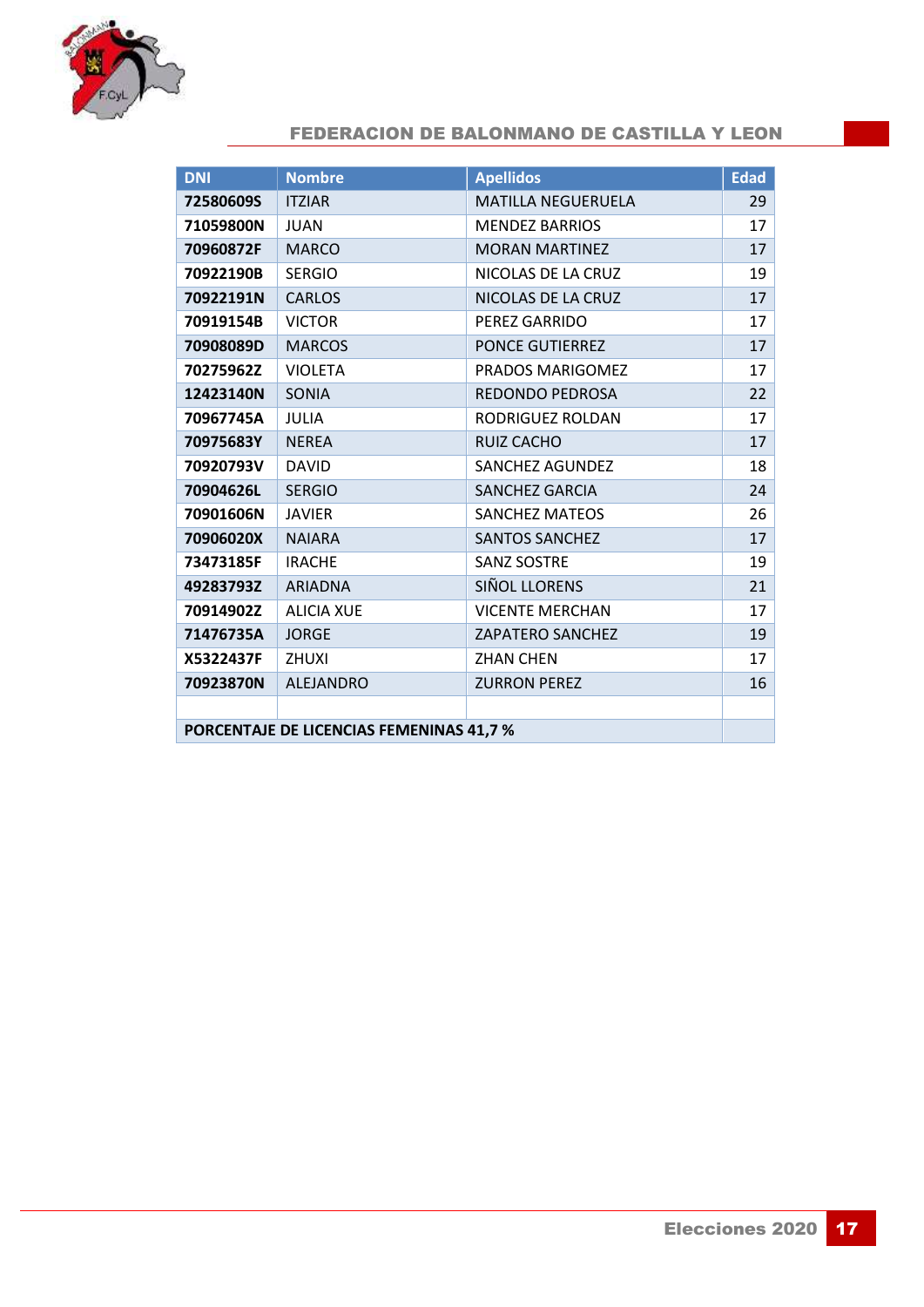

#### **CENSO ELECTORAL ESTAMENTO DE JUGADORES CIRCUNSCRIPCION DE SEGOVIA**

| <b>DNI</b>                                   | <b>Nombre</b>           | <b>Apellidos</b>         | <b>Edad</b>     |
|----------------------------------------------|-------------------------|--------------------------|-----------------|
| 03885901M                                    | <b>DARIO</b>            | AJO VILLARRASO           | 30 <sup>1</sup> |
| 71168614J                                    | <b>ANDRES</b>           | ALONSO POLO              | 31              |
| 48720752J                                    | <b>FRANCISCO JAVIER</b> | <b>BERNABEU BAEZA</b>    | 22              |
| YA8004886                                    | NICOLÃ <sup>2</sup>     | D'ANTINO                 | 21              |
| 70268721H                                    | <b>PABLO</b>            | <b>HERRANZ GARCIA</b>    | 18              |
| 44173488X                                    | YERAY                   | LAMARIANO URIZAR         | 37              |
| 03475347R                                    | <b>OSCAR</b>            | <b>MARUGAN VILLAGRAN</b> | 18              |
| AB2966407                                    | <b>DZIMITRY</b>         | <b>PATOTSKI</b>          | 28              |
| 71456427G                                    | <b>RODRIGO</b>          | <b>PEREZ ARCE</b>        | 25              |
| 70272687M                                    | ANGEL                   | PESCADOR LUQUERO         | 18              |
| 53114083E                                    | <b>ADRIAN</b>           | ROSALES POUSADA          | 35              |
| 11998900                                     | <b>ALVARO JOSE</b>      | <b>SEABRA RODRIGUES</b>  | 39              |
| 03473125X                                    | <b>CARLOS</b>           | <b>VILLAGRAN MARUGAN</b> | 36              |
|                                              |                         |                          |                 |
| <b>PORCENTAJE DE LICENCIAS FEMENINAS 0 %</b> |                         |                          |                 |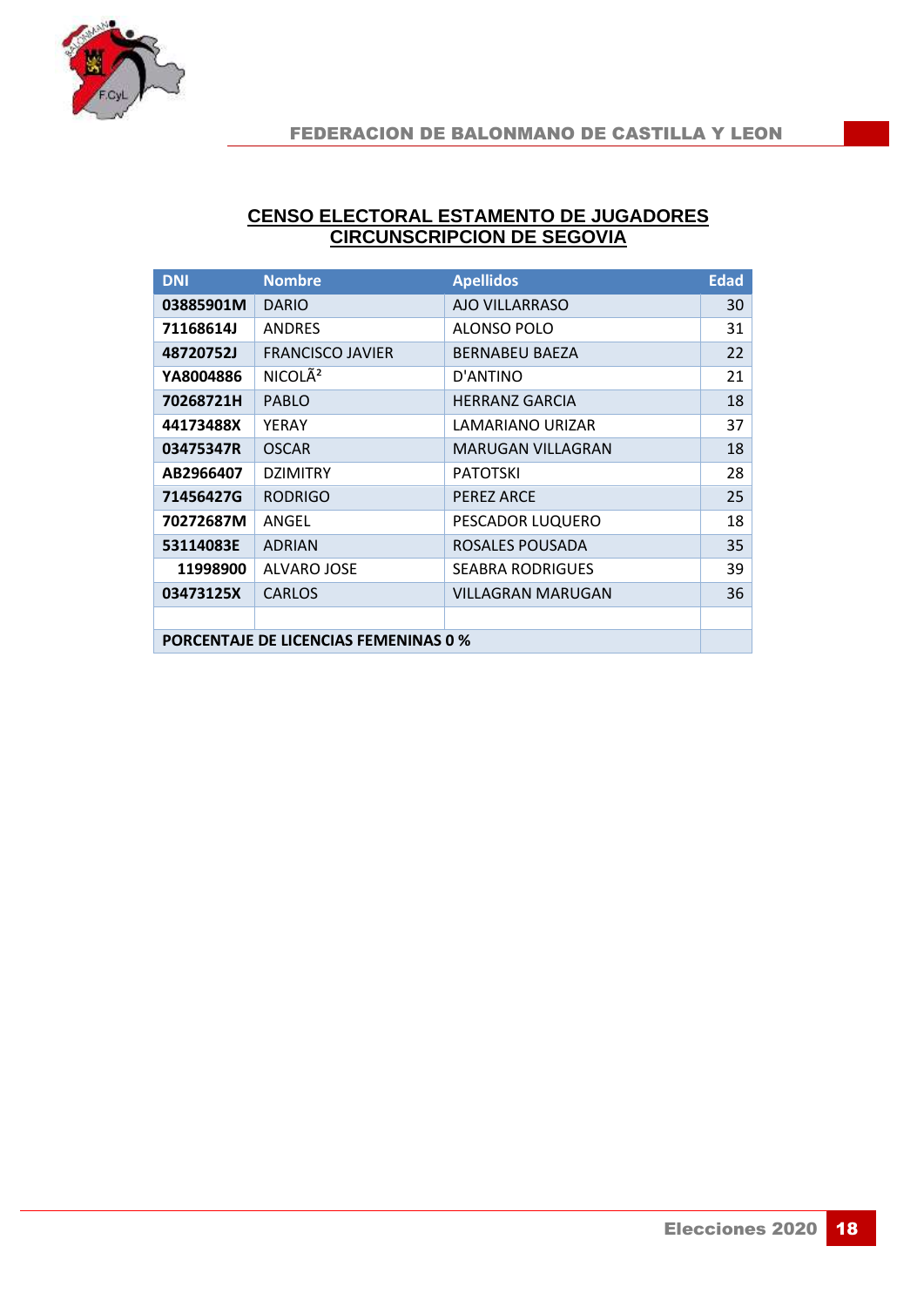

#### **CENSO ELECTORAL ESTAMENTO DE JUGADORES CIRCUNSCRIPCION DE SORIA**

| <b>DNI</b>                                 | <b>Nombre</b>    | <b>Apellidos</b>          | <b>Edad</b> |
|--------------------------------------------|------------------|---------------------------|-------------|
| 72902522C                                  | SAUL             | DE MIGUEL TORRECILLA      | 18          |
| 72893399M                                  | <b>MARCOS</b>    | <b>GARCIA EGUREN</b>      | 27          |
| 72894876X                                  | <b>FRANCISCO</b> | <b>GARCIA LACARRA</b>     | 28          |
| 72900126Q                                  | <b>DAVID</b>     | <b>GARCIA LACARRA</b>     | 21          |
| 09815473Q                                  | <b>JAVIER</b>    | <b>GONZALEZ TEIJON</b>    | 24          |
| 72137164X                                  | <b>JAVIER</b>    | <b>GUTIERREZ CASTILLO</b> | 34          |
| 72899466T                                  | <b>MANUEL</b>    | LAFUENTE SORIANO          | 19          |
| 25203888M                                  | RAUL             | LAVILLA ALIAS             | 24          |
| 45570956K                                  | <b>ALBERTO</b>   | MIRANDA BLANCO            | 45          |
| 73021255G                                  | <b>MARIO</b>     | <b>RUBIO CASTILLO</b>     | 24          |
| 72899524N                                  | <b>VICTOR</b>    | <b>SANZ LOPEZ</b>         | 18          |
| 78777963L                                  | <b>DANIEL</b>    | <b>VALLEJO LOPEZ</b>      | 23          |
|                                            |                  |                           |             |
| <b>PORCENTAJE DE LICENCIAS FEMENIAS 0%</b> |                  |                           |             |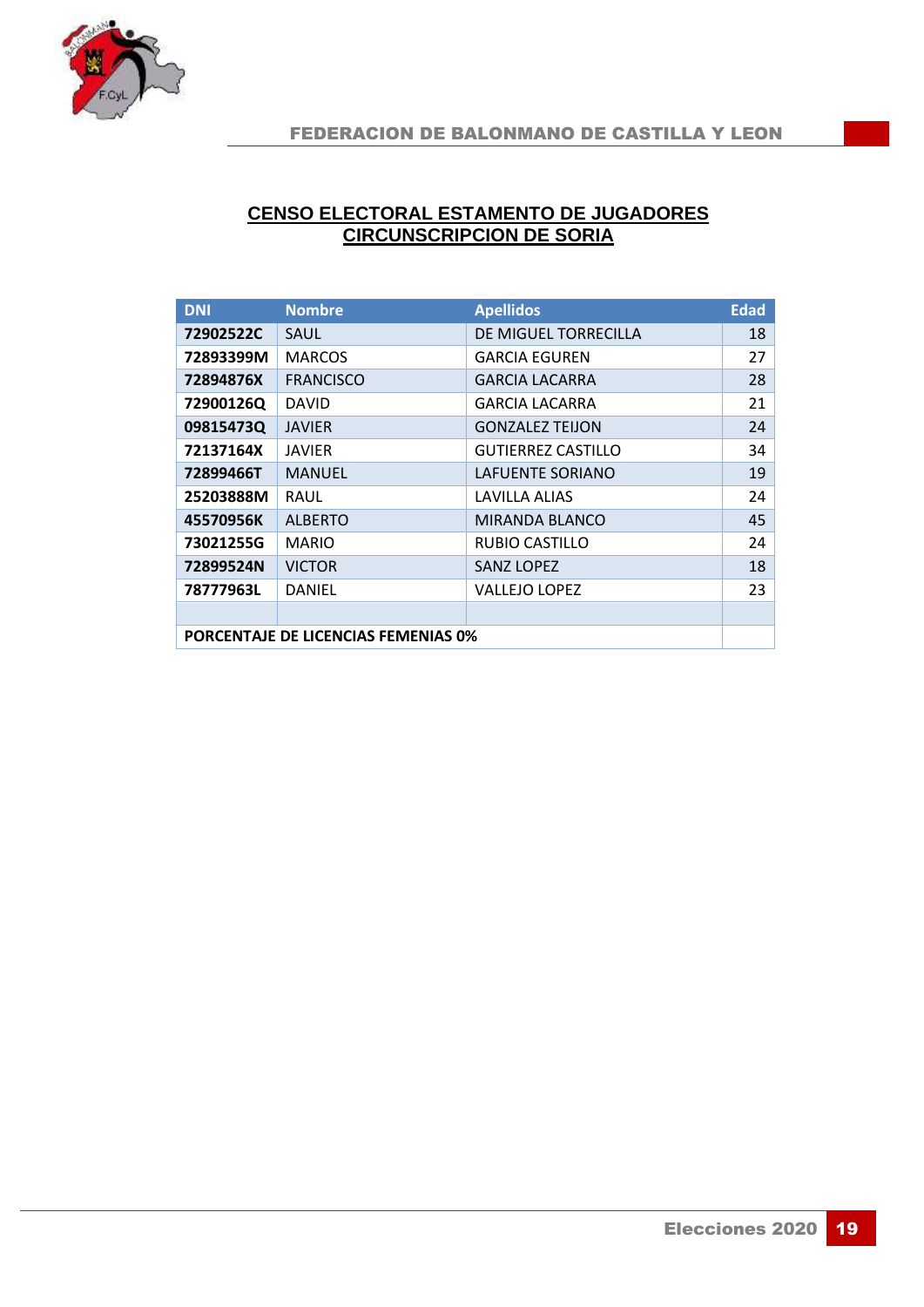

#### **CENSO ELECTORAL ESTAMENTO DE JUGADORES CIRCUNSCRIPCION DE VALLADOLID**

| <b>DNI</b> | <b>Nombre</b>           | <b>Apellidos</b>          | <b>Edad</b> |
|------------|-------------------------|---------------------------|-------------|
| 71183419Y  | <b>ALBERTO</b>          | <b>ABELLON LOSA</b>       | 18          |
| 71973347E  | <b>VICTORIA</b>         | <b>ACERO QUARTERONI</b>   | 19          |
| 12470903G  | <b>AMEDIN</b>           | <b>AGUADO MERINO</b>      | 16          |
| 71319113T  | <b>ADRIAN</b>           | AGUILAR DEL AGUA          | 19          |
| 71318018D  | <b>PABLO</b>            | <b>ALFAYATE COLMEIRO</b>  | 16          |
| 12418301A  | <b>TERESA</b>           | <b>ALVAREZ RUIZ</b>       | 27          |
| 71052728R  | <b>ELBA</b>             | <b>ALVAREZ TORRADO</b>    | 19          |
| 53529330G  | <b>FACUNDO</b>          | <b>ANDINA MENENDEZ</b>    | 42          |
| 71461374Y  | <b>RUTH</b>             | ANEL CUADRILLERO          | 29          |
| 45577449M  | <b>MARIA</b>            | <b>ANTON CALLEJO</b>      | 19          |
| 71173364W  | <b>MANUEL</b>           | <b>ARAGON RUIZ</b>        | 27          |
| 71173367M  | <b>MIGUEL</b>           | <b>ARAGON RUIZ</b>        | 20          |
| 71315135R  | <b>IVAN</b>             | ARCE IBAÑEZ               | 18          |
| 70253166B  | LAURA                   | <b>ARMADA MOEBS</b>       | 21          |
| 71383602C  | <b>CESAR</b>            | ARRANZ MADROÑO            | 17          |
| 44901133G  | <b>FRANCISCO JAVIER</b> | <b>ARRIAGA HERRAN</b>     | 45          |
| 71183196J  | <b>ALVARO</b>           | <b>ARRIAGA RODRIGUEZ</b>  | 16          |
| 12435332Z  | <b>DANIEL</b>           | <b>BENEITEZ DUQUE</b>     | 17          |
| YB5124956  | RAFAELA TAIDE           | <b>BERGARA PRIETO</b>     | 20          |
| 71320045N  | <b>SERGIO</b>           | <b>BLAZQUEZ GARCIA</b>    | 16          |
| 73029292Z  | <b>LUCAS</b>            | <b>BOLEA ORTEGA</b>       | 20          |
| 71176943Q  | <b>JORGE</b>            | <b>BUENO PACHECO</b>      | 16          |
| 11085945Z  | <b>CARLOS</b>           | <b>CALLE LOBO</b>         | 25          |
| Y4900109L  | YUNISLEIDY              | <b>CAMEJO RODRIGUEZ</b>   | 30          |
| 71127619G  | <b>DIEGO</b>            | CAMINO DE LA CAL          | 41          |
| 71165898B  | <b>MIGUEL</b>           | CAMINO DE LA CAL          | 27          |
| 71176286A  | DIEGO DEL               | <b>CAMPO GARCIA</b>       | 17          |
| 71177137A  | <b>MIGUEL</b>           | CARRASCO VILLANUEVA       | 17          |
| 12422627M  | <b>JOSE ANTONIO</b>     | <b>CASADO PEREZ</b>       | 20          |
| 71188984M  | <b>SERGIO</b>           | <b>CASARES MINGO</b>      | 17          |
| 71164495B  | <b>CRISTINA</b>         | <b>CIFUENTES BERMEJO</b>  | 27          |
| 71183648M  | <b>ISABEL T.</b>        | <b>COLIAS GONZALEZ</b>    | 26          |
| 71205598J  | <b>CECILIA</b>          | <b>COLMENERO DE PRADA</b> | 17          |
| 71956554L  | <b>ELENA</b>            | <b>CUADRADO SANCHEZ</b>   | 21          |
| 71183451S  | <b>CARLOS</b>           | DE DIEGO GARCIA           | 19          |
| 71185549C  | <b>MARINA</b>           | DE LA PUENTE ALONSO       | 22          |
| 71326457F  | SAMUEL                  | DE LA ROSA RODRIGUEZ      | 16          |
| 71183700B  | <b>MIGUEL</b>           | DEL CASTILLO MOREJON      | 20          |
| 12427572M  | <b>MARINA</b>           | DEL CASTILLO PINO         | 19          |
| 71167204Y  | <b>RODRIGO</b>          | DEL VALLE PRIETO          | 25          |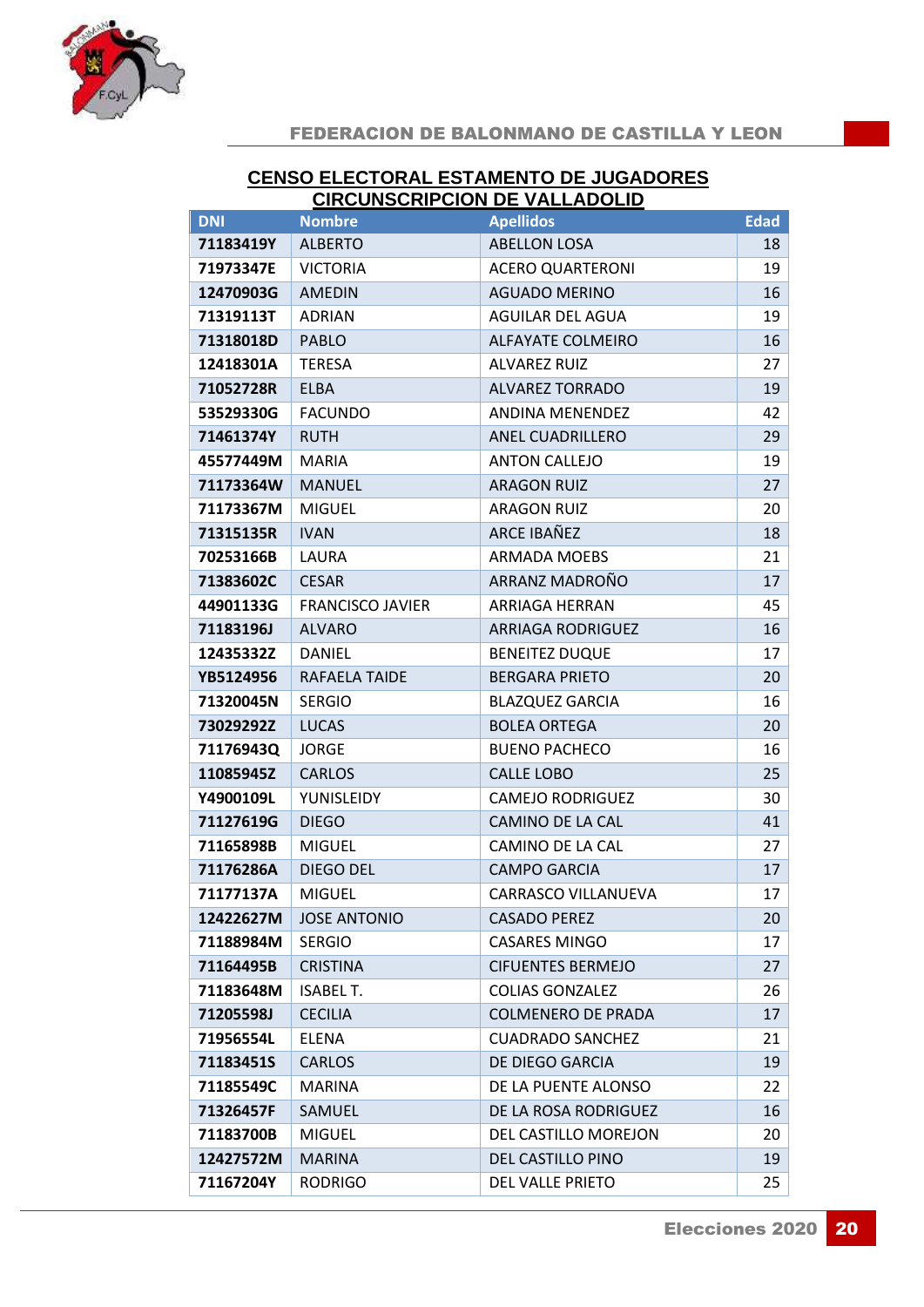

| <b>DNI</b> | <b>Nombre</b>            | <b>Apellidos</b>            | <b>Edad</b> |
|------------|--------------------------|-----------------------------|-------------|
| 12434637D  | <b>RICARDO</b>           | DIENTE ECHEVARRIA           | 16          |
| 71963041C  | <b>MIREIA</b>            | <b>DIEZ MIGUEL</b>          | 20          |
| 71232904H  | DANIEL                   | <b>DOMINGO BARRIENTOS</b>   | 18          |
| 71190604S  | <b>VICTOR</b>            | ELVIRA FERNANDEZ            | 16          |
| 71185222S  | LAURA                    | <b>ESCUDERO GOMEZ</b>       | 22          |
| 71182872B  | <b>DIEGO</b>             | <b>FERNANDEZ BERMEJO</b>    | 20          |
| 71317941R  | <b>RAQUEL</b>            | <b>FERNANDEZ BERZOSA</b>    | 16          |
| 71906084B  | <b>ADRIAN</b>            | <b>FERNANDEZ CLEMENTE</b>   | 26          |
| 71231929D  | <b>DAVID</b>             | <b>FERNANDEZ DE PEDRO</b>   | 17          |
| 12508897W  | <b>IVAN</b>              | <b>FERNANDEZ LOPEZ</b>      | 16          |
| 71975842X  | <b>AIDA</b>              | <b>FERNANDEZ PEREZ</b>      | 20          |
| 71186865W  | <b>AITOR</b>             | FERRERO MADROÑO             | 18          |
| 71570617E  | <b>IGNACIO</b>           | <b>GALLEGO GOMEZ</b>        | 16          |
| 12432608G  | <b>ALEJANDRO</b>         | <b>GANGOSO OROBON</b>       | 16          |
| 71179310Z  | <b>NATALIA</b>           | <b>GARCES DEL VAL</b>       | 18          |
| 71208503C  | <b>MARCOS</b>            | <b>GARCIA CABRERO</b>       | 16          |
| 71318990S  | <b>ALBERTO BONIFACIO</b> | <b>GARCIA CANTALAPIEDRA</b> | 20          |
| 71233235G  | <b>ALEJANDRO</b>         | <b>GARCIA GALLEGO</b>       | 16          |
| 45577176P  | <b>MANUEL</b>            | <b>GARCIA PASCUAL</b>       | 23          |
| 71324774A  | <b>DANIEL</b>            | <b>GARCIA RUIZ</b>          | 21          |
| 71187211A  | <b>RUBEN</b>             | <b>GARCIA VAZQUEZ</b>       | 17          |
| 71180376E  | <b>MARTIN</b>            | <b>GIL ESTEBAN</b>          | 20          |
| 71158732K  | <b>DANIEL</b>            | <b>GOMEZ MARTIN</b>         | 21          |
| 71167872F  | <b>MARINA</b>            | <b>GOMEZ RODRIGUEZ</b>      | 19          |
| 44918877S  | <b>ALBERTO</b>           | <b>GONZALEZ GONZALEZ</b>    | 22          |
| 44744961W  | <b>LOURDES</b>           | <b>GUERRA PEREZ</b>         | 30          |
| 45574801W  | <b>DANIEL</b>            | <b>GUIJARRO COB</b>         | 19          |
| 71188469L  | PABLO                    | <b>GUTIERREZ GONZALEZ</b>   | 20          |
| 71957970D  | <b>MONICA</b>            | <b>GUTIERREZ PARIS</b>      | 21          |
| 76884028L  | <b>DANIEL</b>            | <b>HERGUEDAS KUZNETSOVA</b> | 16          |
| 71178204N  | <b>DANIEL</b>            | <b>HERNANDEZ PINA</b>       | 28          |
| 12429187X  | <b>ALICIA</b>            | <b>HERNANDEZ VALLES</b>     | 21          |
| 71315209Y  | PABLO                    | <b>HERRERO POLVOROSA</b>    | 16          |
| 71315210F  | <b>DAVID</b>             | <b>HERRERO POLVOROSA</b>    | 16          |
| 71232134F  | SAUL                     | <b>HIERRO CRIADO</b>        | 16          |
| 71033687G  | <b>JULIA</b>             | <b>IGLESIAS CRESPO</b>      | 24          |
| 12446268W  | FATIMA EZZAHRAA          | <b>KOUDIA</b>               | 19          |
| 71125932L  | <b>JORGE</b>             | LEBRATO ASENSIO             | 37          |
| 71165958W  | YERAY                    | LLORENTE VELASCO            | 27          |
| 71157093S  | <b>NICOLAS</b>           | <b>LOPEZ DIEZ</b>           | 26          |
| 45930337G  | <b>CELIA</b>             | <b>LOPEZ GARRIDO</b>        | 26          |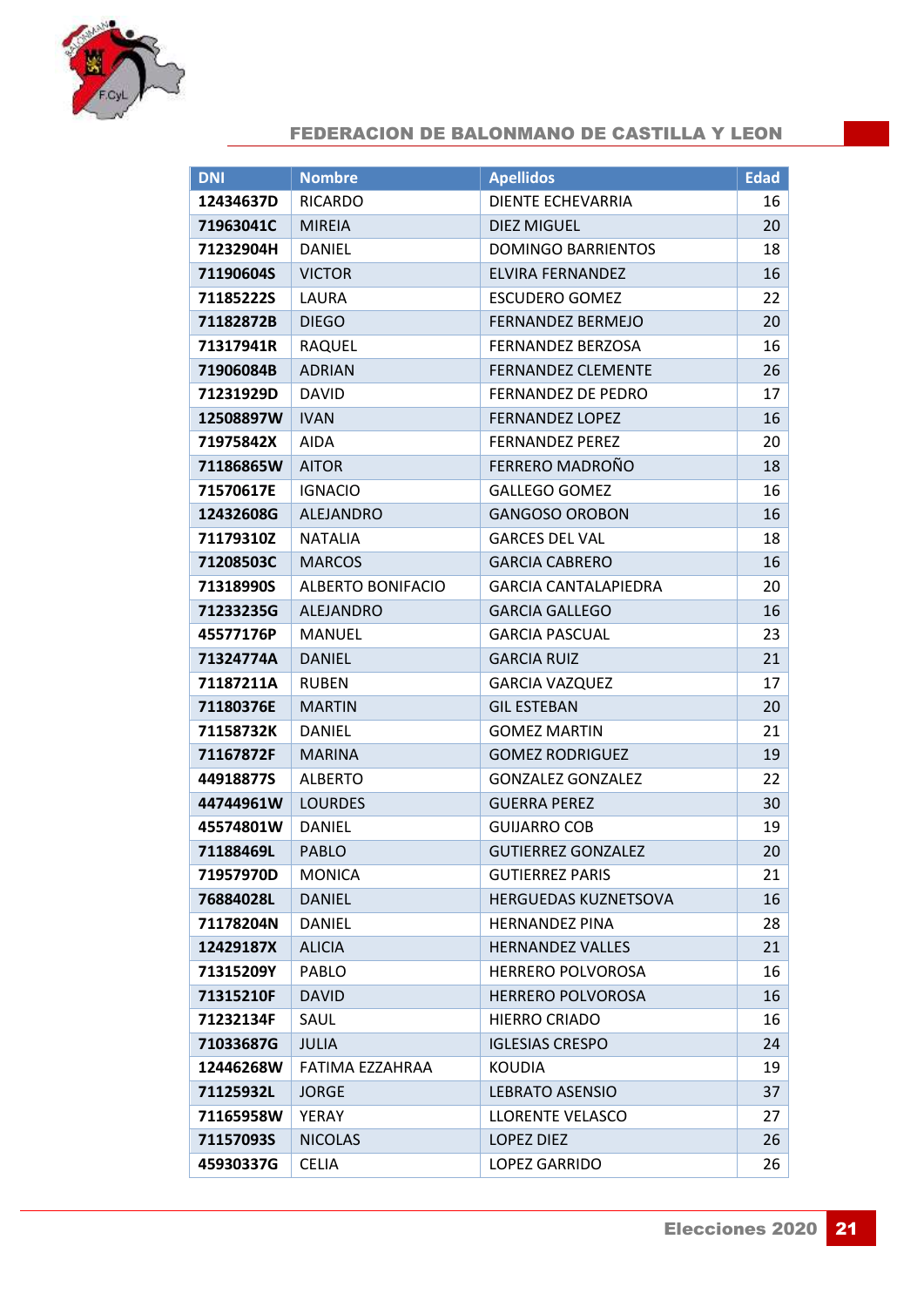

| <b>DNI</b>      | <b>Nombre</b>    | <b>Apellidos</b>          | <b>Edad</b>     |
|-----------------|------------------|---------------------------|-----------------|
| 12431724V       | <b>ANDER</b>     | LOPEZ GONZALEZ            | 17 <sup>1</sup> |
| 71177605B       | <b>ALVARO</b>    | LOPEZ VELASCO             | 17              |
| 45576877P       | LUIS             | LUCIA VELAZQUEZ           | 22              |
| 72107781K       | <b>ANDREA</b>    | <b>MACHO GARCIA</b>       | 19              |
| 71183219J       | <b>JAVIER</b>    | <b>MAISUECHE CUADRADO</b> | 19              |
| <b>YC714777</b> | <b>ARTHUR</b>    | <b>MALBURG PATRIANOVA</b> | 27              |
| 71187501V       | LAURA            | <b>MANRIQUE RODRIGO</b>   | 17              |
| 21145043Q       | <b>JONATHAN</b>  | <b>MARTIN GARCIA</b>      | 21              |
| 12400751W       | <b>IGNACIO</b>   | <b>MARTIN MENESES</b>     | 38              |
| 45576624P       | <b>DIEGO</b>     | <b>MARTIN MORALA</b>      | 20              |
| 71189304A       | <b>MIGUEL</b>    | <b>MARTINEZ LOBATO</b>    | 20              |
| 71189306M       | <b>ALVARO</b>    | <b>MARTINEZ LOBATO</b>    | 20              |
| 71205001Z       | <b>JAVIER</b>    | <b>MARTINEZ OLIVEROS</b>  | 17              |
| 71172538G       | <b>ELISA</b>     | MENDEZ SANTAMARIA         | 20              |
| 71174974W       | SARA             | <b>MIERA DOMINGUEZ</b>    | 24              |
| 12423454G       | MIGUEL ANGEL     | <b>MINGUEZ ARQUEROS</b>   | 22              |
| 71206760W       | <b>DANIEL</b>    | <b>MINGUEZ ARQUEROS</b>   | 17              |
| 49240072Q       | <b>SARA</b>      | <b>MOLES LOPEZ</b>        | 20              |
| 12429704K       | <b>EDGAR</b>     | <b>MORAIS BARNIOL</b>     | 20              |
| 71181551R       | <b>CARLOS</b>    | <b>MORAL ALONSO</b>       | 24              |
| 12427439X       | LAURA            | MUÑIZ GALLEGO             | 26              |
| 71142423L       | <b>RUBEN</b>     | MUÑOZ ALVAREZ             | 29              |
| 45578792Z       | YERAY            | NEBREDA NEBREDA           | 19              |
| 70938120W       | ANGELA           | NIETO SANCHEZ             | 23              |
| 71174369H       | <b>EDUARDO</b>   | NIÑO GONZALEZ             | 25              |
| 71134013G       | MIGUEL ANGEL     | NUÑEZ ARRANZ              | 39              |
| 71204311Z       | <b>CLAUDIA</b>   | <b>OLIVAR LAJO</b>        | 17              |
| 71178173G       | LAURA            | <b>ORTEGA GARCIA</b>      | 17              |
| 79081852D       | <b>IGNACIO</b>   | OTERO GOMEZ               | 16              |
| 12429503G       | <b>ALBERTO</b>   | <b>PARIENTE ALVAREZ</b>   | 16              |
| 71190005Z       | <b>LUCIA</b>     | PARRO ALONSO              | 16              |
| 71329467G       | <b>MARIO</b>     | PATIN MOYANO              | 19              |
| 76950265Q       | <b>PELAYO</b>    | PEREZ ALONSO              | 40              |
| 71181843V       | <b>DANIEL</b>    | PEREZ BRAVO               | 23              |
| 71187669R       | <b>ALEJANDRO</b> | PEREZ DEL AMO             | 16              |
| 71206160T       | <b>ISABEL</b>    | PEREZ GONZALEZ            | 20              |
| 71206159E       | <b>SOFIA</b>     | PEREZ GONZALEZ            | 20              |
| 12433571R       | <b>DIEGO</b>     | PEREZ MENDEZ              | 17              |
| 71127705K       | <b>ROBERTO</b>   | PEREZ MINGUEZ             | 36              |
| 12417235H       | <b>CESAR</b>     | PEREZ VERDEJO             | 27              |
| 71186036R       | ALEJANDRO        | PISONERO CARTUJO          | 16              |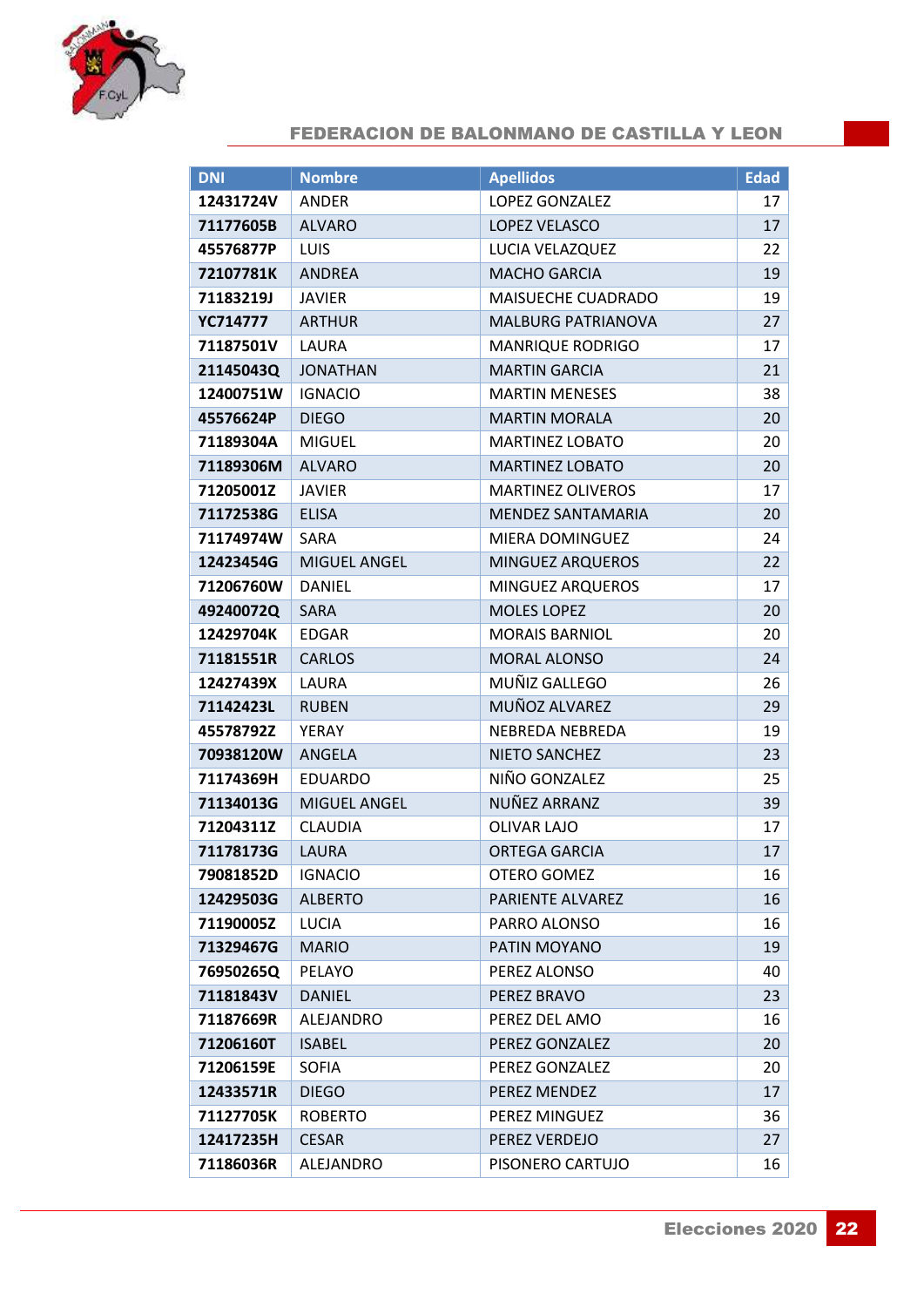

| <b>DNI</b>                                | <b>Nombre</b>        | <b>Apellidos</b>           | <b>Edad</b> |
|-------------------------------------------|----------------------|----------------------------|-------------|
| 12427589E                                 | <b>DORIAN</b>        | POLO PRIETO                | 16          |
| 71180725A                                 | <b>ALBERTO</b>       | PORTELA GUERRA             | 20          |
| 12434723A                                 | <b>NURIA</b>         | <b>RAMIRO FERNANDEZ</b>    | 16          |
| 71381124A                                 | <b>CLARA</b>         | <b>RAMOS BAUSELA</b>       | 17          |
| 71190198T                                 | <b>VICTOR MANUEL</b> | <b>RECIO BENITO</b>        | 19          |
| 44905258N                                 | <b>LUIS ALFONSO</b>  | <b>REDONDO RODRIGUEZ</b>   | 41          |
| 71165581Q                                 | <b>JOSE MANUEL</b>   | REDONDO SANCHEZ            | 28          |
| 12427208D                                 | <b>PABLO</b>         | <b>REGUERA GARCIA</b>      | 16          |
| 71207161N                                 | <b>PAULA</b>         | <b>REY GONZALEZ</b>        | 19          |
| 12440043X                                 | <b>ANDREA</b>        | <b>REY GONZALO</b>         | 16          |
| 70263163A                                 | SAUL                 | <b>REYES RODRIGUEZ</b>     | 18          |
| 12430076W                                 | <b>ANGEL VITALI</b>  | RODERO ASENSIO             | 18          |
| 53180490M                                 | <b>VICTOR</b>        | RODRIGUEZ COSTAS           | 27          |
| 12442414N                                 | <b>VICTOR</b>        | RODRIGUEZ SANABRIA         | 16          |
| 12427614R                                 | <b>JUAN</b>          | ROJAS DELGADO              | 16          |
| 71231011B                                 | <b>GONZALO</b>       | <b>ROZAS URDIALES</b>      | 22          |
| 71970656E                                 | <b>DANIEL</b>        | <b>RUDA LARA</b>           | 18          |
| 71329797N                                 | <b>ALEJANDRO</b>     | SANCHO ALONSO              | 17          |
| 71029159F                                 | <b>DAVID</b>         | <b>SANDIN MARTIN</b>       | 30          |
| 71322403R                                 | <b>DAVID</b>         | <b>SANTAMARIA RUBIO</b>    | 16          |
| 71181552W                                 | <b>JOSE PABLO</b>    | SANZ ALONSO                | 19          |
| 12426668K                                 | <b>JACOBO</b>        | SANZ DE LOS RIOS           | 25          |
| 71181748Z                                 | CARMEN               | <b>SANZ LEDO</b>           | 21          |
| 71185699D                                 | <b>MIGUEL</b>        | SANZ PEQUEÑO               | 18          |
| 12433154K                                 | <b>ALEJANDRO</b>     | <b>SANZ SEBASTIAN</b>      | 20          |
| 53936089P                                 | <b>JORGE</b>         | <b>SERRANO VILLALOBOS</b>  | 23          |
| 76053778T                                 | <b>ANTONIO</b>       | SOTO CORNEJO               | 19          |
| 71190601N                                 | <b>JAVIER</b>        | <b>TAMAYO MANJARRES</b>    | 16          |
| 71316504J                                 | GONZALO              | TRESPADERNE JIMENEZ        | 16          |
| 383696722                                 | <b>DANIEL</b>        | <b>TSVETELINOV DANCHEV</b> | 16          |
| 12415253Z                                 | <b>ROBERTO</b>       | <b>TURRADO HERNAN</b>      | 33          |
| 71167755M                                 | <b>VICTOR</b>        | <b>TURRADO HERNAN</b>      | 24          |
| 12431456W                                 | SAUL                 | VALDEGRAMA CAMPOS          | 17          |
| 72200501M                                 | <b>MARTA</b>         | <b>VALDERRAMA ROTELLA</b>  | 19          |
| 71153945H                                 | <b>JESUS ANGEL</b>   | <b>VALENCIA GONZALEZ</b>   | 28          |
| 71036918S                                 | <b>MARINA YUAN</b>   | <b>VEGA COVARRUBIAS</b>    | 19          |
| 12428756Q                                 | ANA MARIA            | <b>VILORIA GUTIERREZ</b>   | 25          |
| 71188807N                                 | <b>SANDRA</b>        | <b>VIZAN MARTIN</b>        | 16          |
| 71144058K                                 | <b>ISMAEL</b>        | YAGUE MERINO               | 38          |
| 71205720C                                 | <b>JAVIER</b>        | <b>ZALAMA MARTIN</b>       | 23          |
| PORCENTAJE DE LICENCIAS FEMENINAS 29,51 % |                      |                            |             |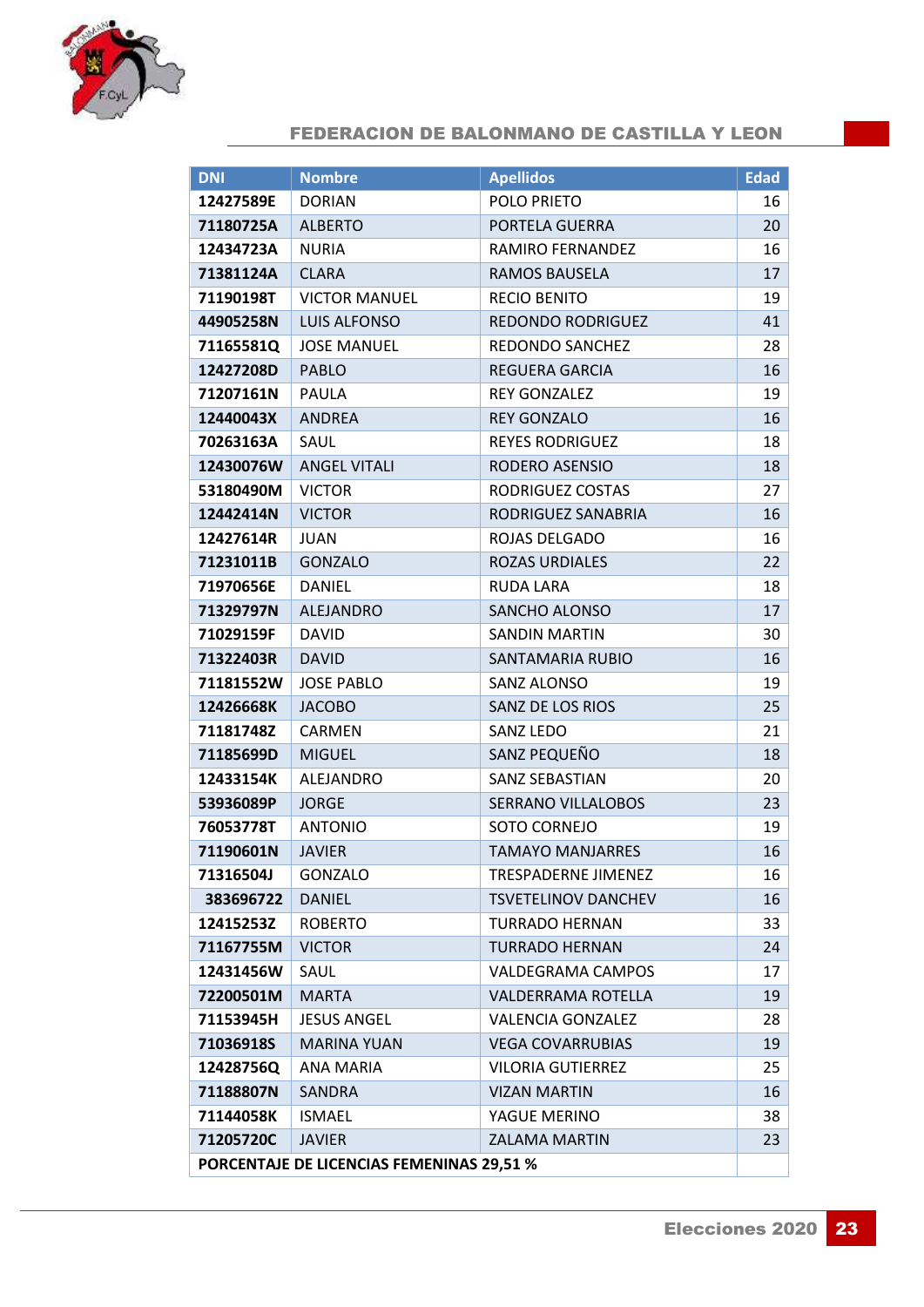

#### **CENSO ELECTORAL ESTAMENTO DE JUGADORES CIRCUNSCRIPCION DE ZAMORA**

| <b>DNI</b>                              | <b>Nombre</b>     | <b>Apellidos</b>          | <b>Edad</b> |
|-----------------------------------------|-------------------|---------------------------|-------------|
| YB3889866                               | <b>JOAQUIN</b>    | <b>ARAVENA</b>            | 20          |
| 71475283T                               | <b>PABLO</b>      | <b>CUBILLAS LOPEZ</b>     | 22          |
| 71032454J                               | <b>ALBERTO</b>    | DE LA FUENTE CALVO        | 27          |
| 71054530D                               | <b>DAVID</b>      | <b>GALLEGO VAQUERO</b>    | 17          |
| 71022325G                               | <b>GUILLERMO</b>  | <b>GARCIA CARBALLO</b>    | 31          |
| 71038965S                               | <b>MIGUEL</b>     | GARCIA MAGARIÑO           | 21          |
| 71461475S                               | <b>JAIME</b>      | <b>GONZALEZ VELAZQUEZ</b> | 23          |
| 71052900N                               | <b>MIGUEL</b>     | <b>GUARIDO DOMINGUEZ</b>  | 18          |
| 02747208L                               | <b>LUIS DAVID</b> | HORCAJADA SANTODOMINGO    | 19          |
| 71037784F                               | <b>RAUL</b>       | <b>MAIDE VARAS</b>        | 21          |
| 71141548H                               | <b>JORGE</b>      | <b>MARTIN CORDERO</b>     | 36          |
| 71046684Y                               | <b>MARCOS</b>     | PAEZ FERNANDEZ            | 17          |
| 71053325T                               | <b>DAVID</b>      | <b>PAJARES PARDAL</b>     | 17          |
| 71033802G                               | <b>ANDRES</b>     | PEREZ BARBA               | 25          |
| 71029083T                               | LUIS              | POSADO DOMINGUEZ          | 25          |
| 11963518E                               | <b>FERNANDO</b>   | RUIZ DEL RIO              | 36          |
| 54151515Q                               | <b>SERGIO</b>     | SARASOLA CARRERA          | 25          |
|                                         |                   |                           |             |
| PORCENTAJE DE LICENCIAS FEMENINAS 0,0 % |                   |                           |             |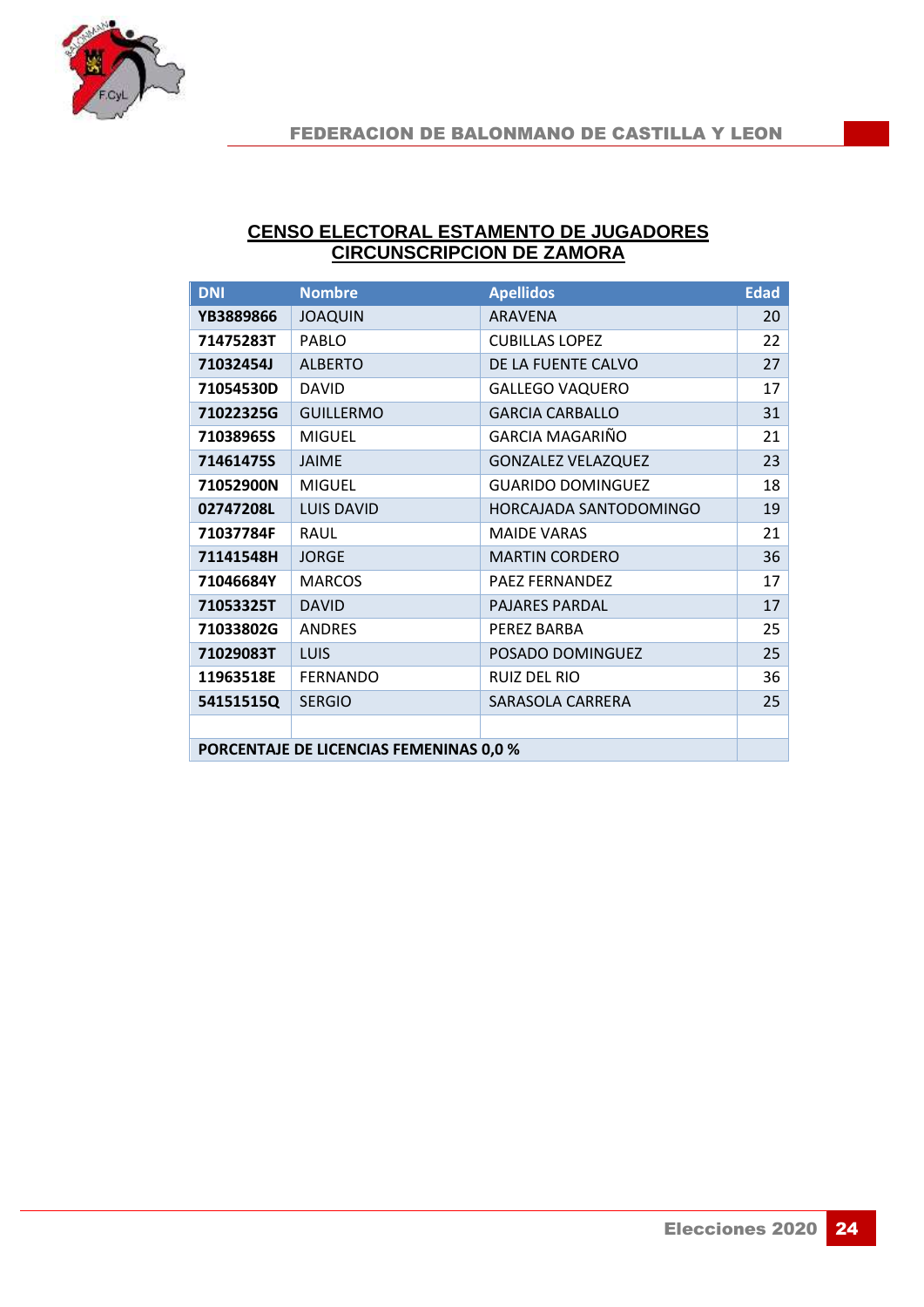



### **3. CENSO ELECTORAL ENTRENADORES**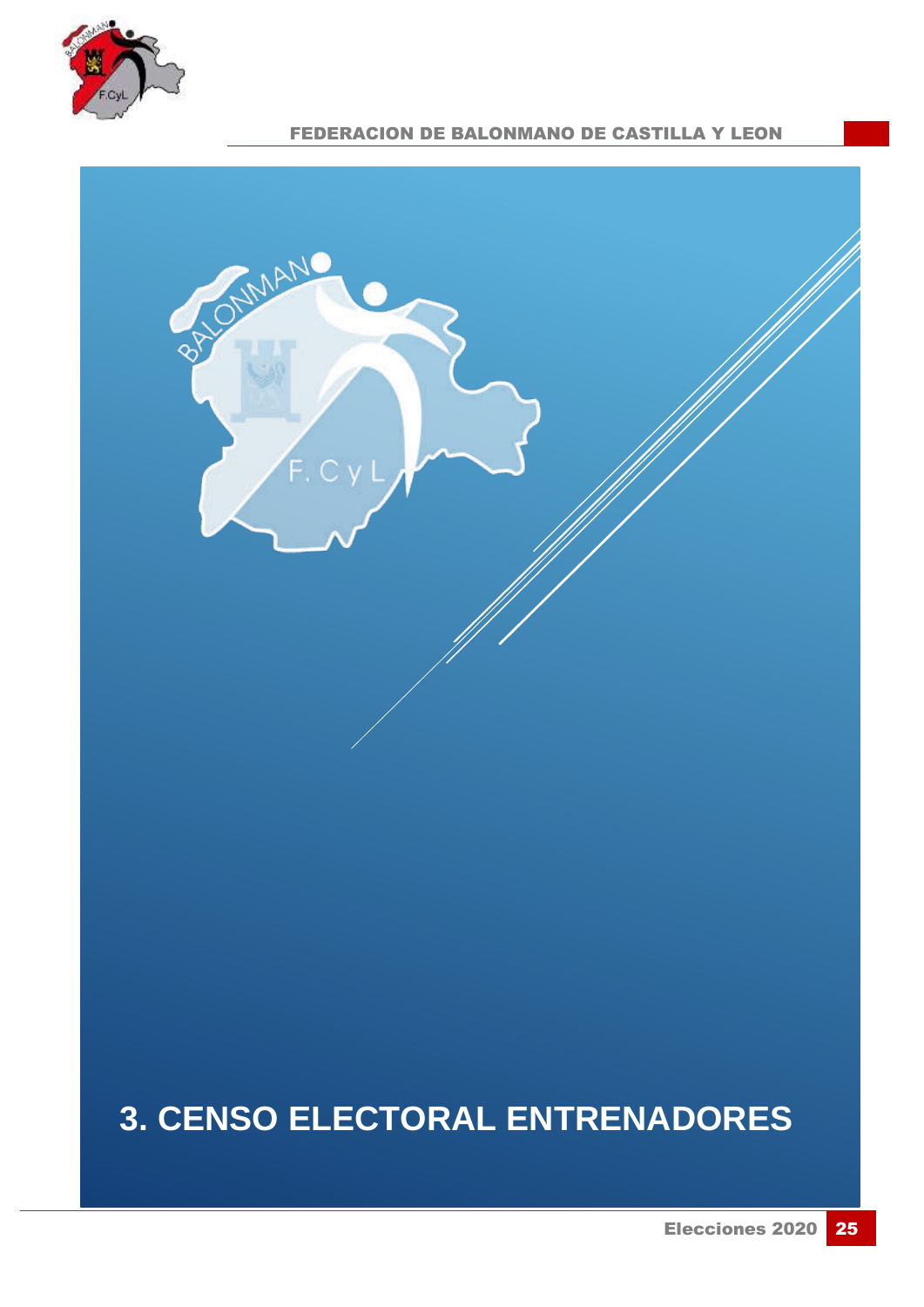

#### **CENSO ELECTORAL ESTAMENTO DE ENTRENADORES CIRCUNSCRIPCION TERRITORIAL**

| <b>DNI</b> | <b>Nombre</b>          | <b>Apellidos</b>                | <b>Edad</b> |
|------------|------------------------|---------------------------------|-------------|
| 71442455Q  | <b>MARIO GUILLERMO</b> | <b>ALGORRI DIEZ</b>             | 26          |
| 12310881Q  | <b>AGUSTIN</b>         | ALONSO DUEÑAS                   | 71          |
| 12413145E  | <b>DANIEL</b>          | <b>ALONSO RODRIGUEZ</b>         | 37          |
| 71944552T  | <b>BEATRIZ</b>         | <b>ARROYO PINTO</b>             | 34          |
| 71433497M  | PABLO                  | <b>BALO LOZANO</b>              | 36          |
| 13160412L  | <b>JORGE</b>           | <b>BERZOSA ALONSO DE LINAJE</b> | 42          |
| PAE826316  | <b>MANUEL</b>          | <b>CADENAS MONTAÑES</b>         | 65          |
| 71421664V  | <b>JAVIER</b>          | CALLEJO VALIÑO                  | 38          |
| 71158849T  | <b>ALVARO</b>          | <b>CANO RAMOS</b>               | 32          |
| 71125118X  | <b>RUBEN</b>           | <b>CARRASCO ACEBES</b>          | 36          |
| 78877662J  | <b>GREGORIO</b>        | <b>CASADO VILLARROEL</b>        | 42          |
| 09798062Q  | <b>JORGE</b>           | CASTELLANOS GARCIA              | 45          |
| 10907821W  | <b>DIEGO</b>           | DORADO GONZALEZ                 | 43          |
| 07849376M  | <b>JUAN ANTONIO</b>    | <b>GARCIA HERRERO</b>           | 52          |
| 70960783X  | <b>ALVARO</b>          | <b>GARCIA RODRIGUEZ</b>         | 22          |
| 71120645E  | <b>IGNACIO</b>         | <b>GONZALEZ DIEZ</b>            | 33          |
| 09328659C  | <b>FERNANDO</b>        | <b>HERNANDEZ CASADO</b>         | 47          |
| 12420414T  | <b>ROBERTO</b>         | <b>HERNANDEZ GARCIA</b>         | 31          |
| 12389226T  | <b>RAMIRO</b>          | <b>IBARRONDO CARRETERO</b>      | 46          |
| 71174589P  | <b>ALEJANDRO</b>       | LOPEZ AGUILAR                   | 20          |
| 71950245N  | <b>FERNANDO</b>        | <b>LOPEZ LORENTE</b>            | 28          |
| 71140141Z  | DANIEL                 | <b>LORASQUE ORTEGA</b>          | 30          |
| 71165209N  | <b>DANIEL</b>          | <b>MANRIQUE RUIZ</b>            | 21          |
| 71149139L  | <b>RICARDO</b>         | <b>MARGARETO CEBRIAN</b>        | 33          |
| 70918514S  | <b>JOSE</b>            | <b>MARTIN ESCRIBANO</b>         | 23          |
| 70867117T  | JULIAN                 | <b>MARTIN RODRIGUEZ</b>         | 38          |
| 71107945H  | <b>HECTOR</b>          | <b>MARTINEZ RINCON</b>          | 31          |
| 09763280X  | <b>JUAN ANTONIO</b>    | <b>MORENO RODRIGUEZ</b>         | 53          |
| 12387771V  | <b>OSCAR</b>           | <b>OLLERO CUESTA</b>            | 44          |
| 09290284D  | <b>MIGUEL ANGEL</b>    | PEÑAS ESTEBAN                   | 55          |
| 09307418P  | <b>DAVID</b>           | PISONERO NIETO                  | 47          |
| 71456818G  | <b>LUIS</b>            | PUERTAS CASTRILLO               | 25          |
| 16638348X  | <b>JAVIER</b>          | RAMOS GOMEZ                     | 21          |
| 09338114E  | <b>MANUEL</b>          | RAMOS HERNANDEZ                 | 47          |
| 71957157R  | <b>AIDA</b>            | RODRIGUEZ ZORRILLA              | 25          |
| 71953853D  | <b>IRENE</b>           | SAEZ SANZ                       | 26          |
| 70877130P  | <b>MARCOS</b>          | SANCHEZ LOPEZ DE LA TORRE       | 28          |
| 71172982B  | <b>JAVIER</b>          | SANCHEZ MEDINA                  | 23          |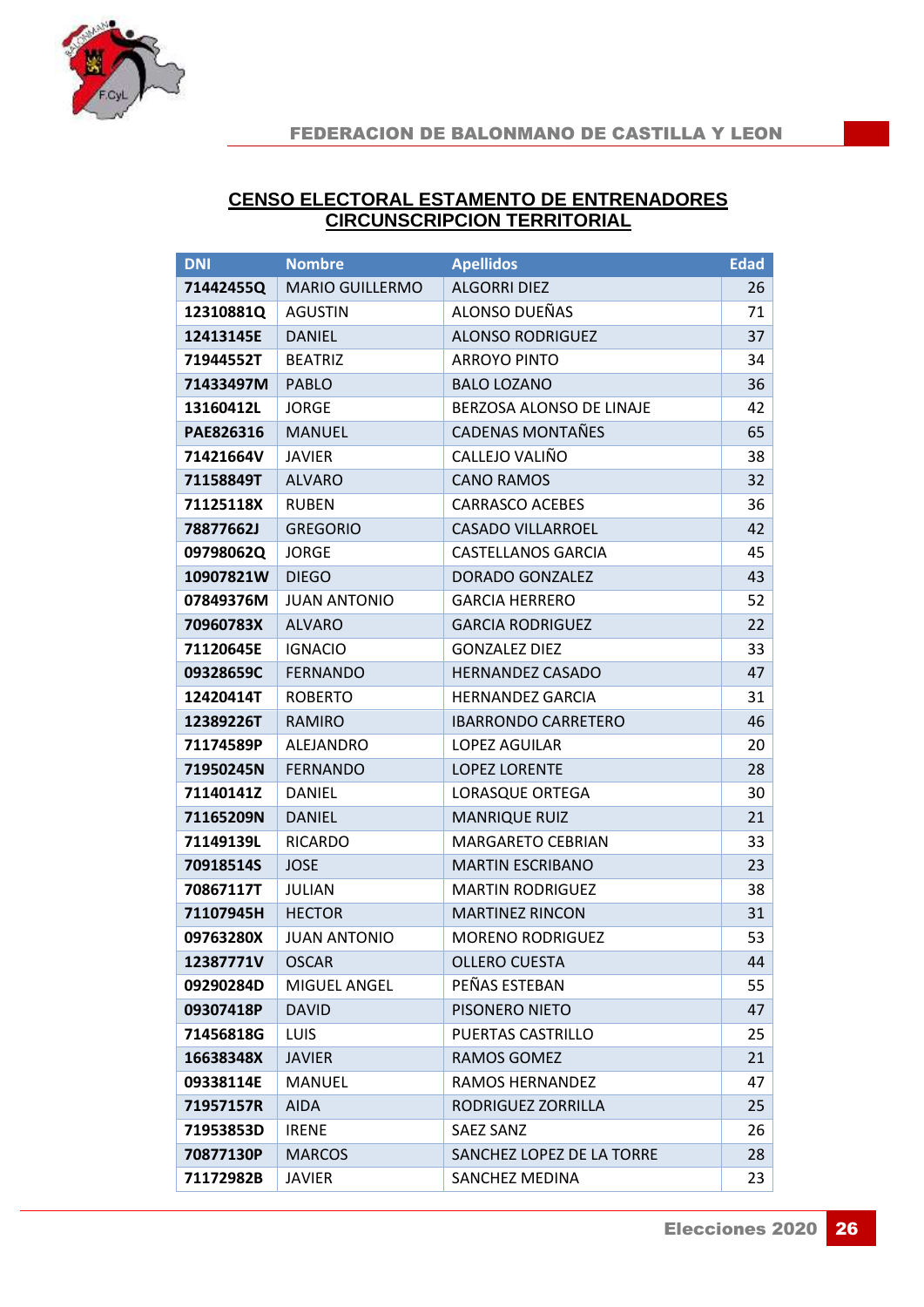

| <b>DNI</b>                                 | <b>Nombre</b>  | <b>Apellidos</b>       | <b>Edad</b> |
|--------------------------------------------|----------------|------------------------|-------------|
| 10841622C                                  | <b>ALBERTO</b> | <b>SUAREZ MENENDEZ</b> | 56          |
| 09318514H                                  | <b>JOAQUIN</b> | <b>VELASCO REGUERA</b> | 48          |
| Y4955951V                                  | <b>FELIPE</b>  | <b>VERDE TELLO</b>     | 32          |
| 46996010H                                  | <b>DANIEL</b>  | <b>VIDAL MONTES</b>    | 20          |
| 71437308K                                  | <b>DIEGO</b>   | <b>VIEIRA BRIME</b>    | 37          |
|                                            |                |                        |             |
| <b>PORCENTAJE LICENCIAS FEMENINAS 6,9%</b> |                |                        |             |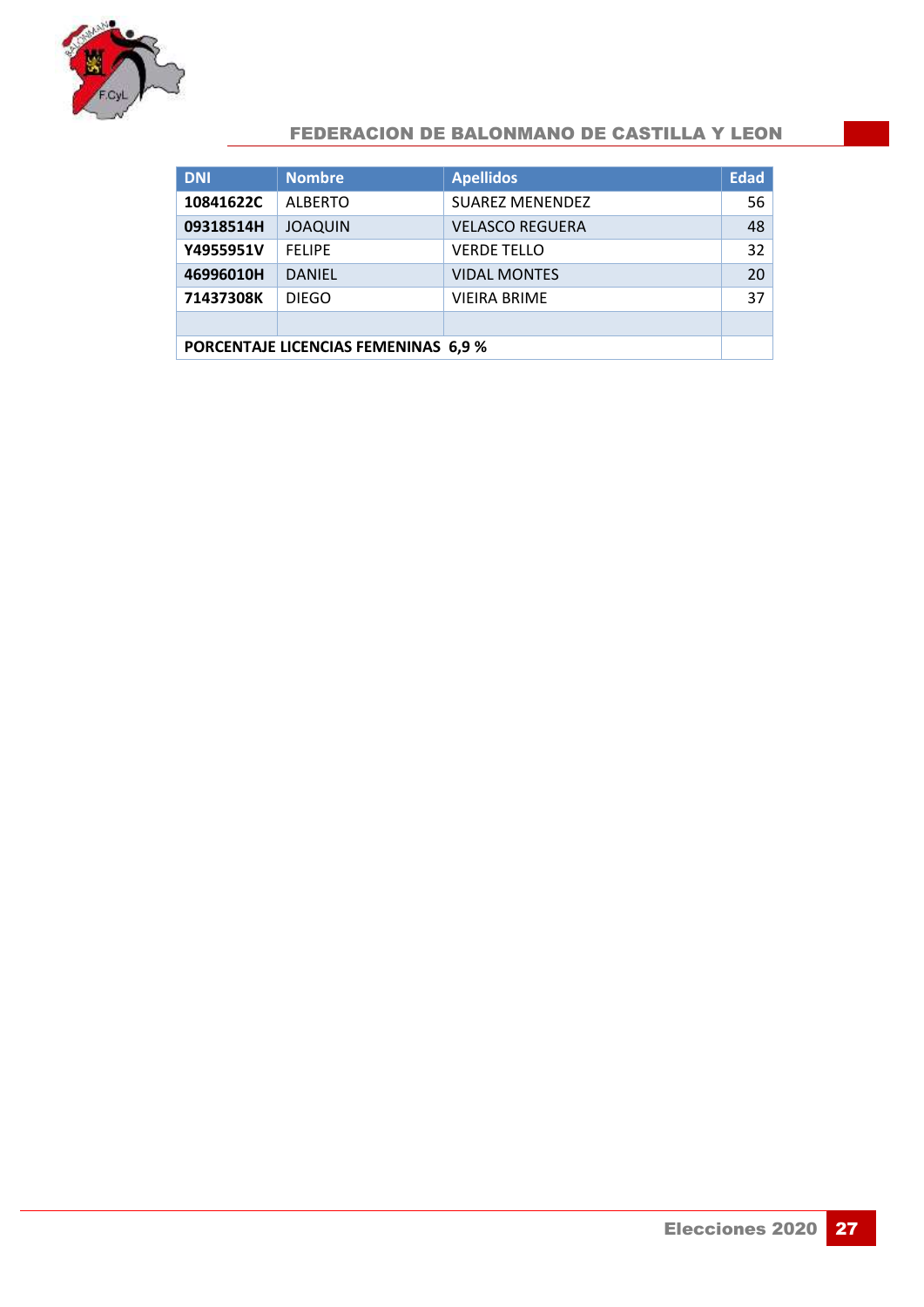



## **4. CENSO ELECTORAL ARBITROS**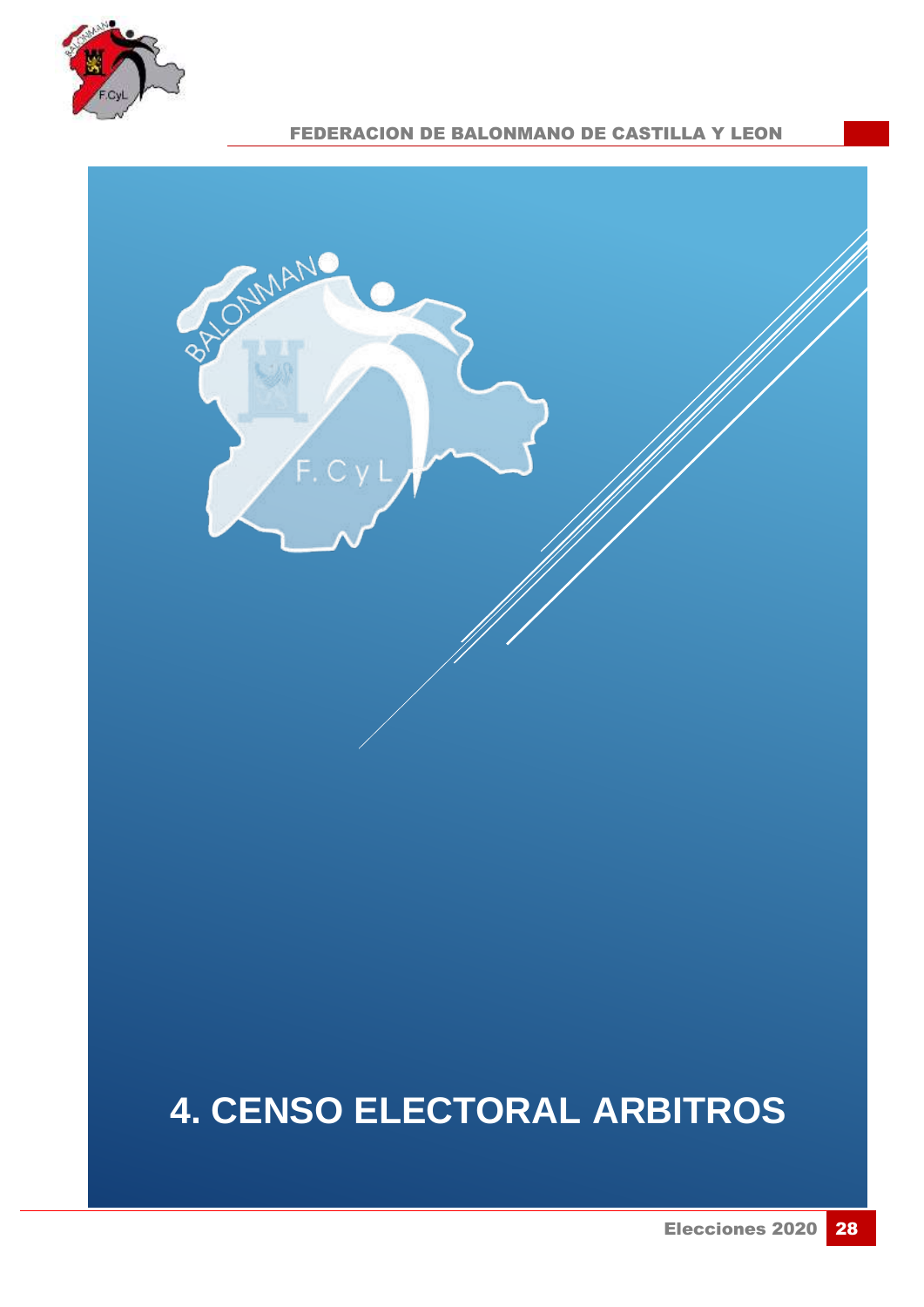

| <b>DNI</b>      | <b>Nombre</b>         | <b>Apellidos</b>             |    |  |  |
|-----------------|-----------------------|------------------------------|----|--|--|
| 71442456V       | LAURA                 | <b>ALGORRI DIEZ</b>          | 25 |  |  |
| 71232328V       | <b>VIRGINIA MARIA</b> | <b>ALONSO GARCIA</b>         | 22 |  |  |
| 71478653N       | <b>MARIO</b>          | <b>ALVAREZ ANZULES</b>       | 16 |  |  |
| 71231820S       | <b>IRENE</b>          | <b>ALVAREZ BENITO</b>        | 19 |  |  |
| 71188253X       | <b>IVAN</b>           | <b>ALVAREZ TRUJILLO</b>      | 20 |  |  |
| 02772460V       | <b>SERGIO</b>         | <b>ALVES MARTIN</b>          | 16 |  |  |
| 71047424X       | <b>MARCOS</b>         | <b>ANTUNEZ IGLESIAS</b>      | 16 |  |  |
| 71233422F       | MARIA MAGDALENA       | <b>ARRANZ TASCON</b>         | 17 |  |  |
| 71470857J       | LAURA                 | <b>BARRIENTOS MONTIEL</b>    | 25 |  |  |
| 11712937A       | <b>JOSE ANTONIO</b>   | <b>BARROSO DE LA IGLESIA</b> | 63 |  |  |
| 71181652X       | <b>GLORIA</b>         | <b>BENITO MANZANO</b>        | 20 |  |  |
| 71176526J       | <b>ELIAS JAVIER</b>   | <b>BOCOS URDIALES</b>        | 29 |  |  |
| YX6241745       | ABDELKARIM            | <b>BOUSMAHA</b>              | 25 |  |  |
| 72883008X       | <b>DIEGO</b>          | <b>CABALLERO CALAVIA</b>     | 40 |  |  |
| 03473384Q       | <b>LAURA</b>          | <b>CAMPILLO MAROTO</b>       | 29 |  |  |
| 44919113K       | <b>ISABEL</b>         | <b>CAMPO BARBERO</b>         | 22 |  |  |
| 70957394W       | <b>ALVARO</b>         | <b>CARRETERO BASCO</b>       | 18 |  |  |
| 12430241Y       | <b>FRANCISCO</b>      | <b>CASADO GARCIA</b>         | 18 |  |  |
| 71189059B       | <b>JAVIER</b>         | <b>CASADO LOPEZ</b>          | 19 |  |  |
| 71419026R       | PABLO                 | <b>CASTELLANOS GARCI</b>     | 40 |  |  |
| 71133450Q       | <b>LUIS</b>           | <b>COLMENERO GUILLEN</b>     | 41 |  |  |
| 71532606F       | <b>CRISTIAN</b>       | DA SILVA BARBADAES           | 23 |  |  |
| 12424409Q       | <b>ESTHER</b>         | DE LAS MORAS MARCOS          | 19 |  |  |
| <b>YC435755</b> | LUCAS BENJAMIN        | DE LIMA CABRAL               | 18 |  |  |
| 45573774X       | SAUL                  | DEL VALLE DEL CURA           | 25 |  |  |
| 13094072B       | <b>ANTONIO</b>        | DEL VALLE ESPINOSA           | 60 |  |  |
| 77462544Q       | <b>MANUEL</b>         | <b>ESCUDERO GARRIDO</b>      | 20 |  |  |
| 71429078W       | <b>OMAR</b>           | <b>FAGUNDEZ PEREZ</b>        | 30 |  |  |
| 71167548M       | <b>VANESA</b>         | <b>FERNANDEZ ALONSO</b>      | 28 |  |  |
| 12427600X       | <b>MARIA</b>          | <b>FERNANDEZ CASTELO</b>     | 19 |  |  |
| 71429222P       | <b>CRISTINA</b>       | <b>FERNANDEZ MARTINEZ</b>    | 35 |  |  |
| 71455113R       | <b>TOMAS</b>          | FERNANDEZ MERINO             | 33 |  |  |
| 71046293Y       | <b>DIEGO</b>          | <b>FERNANDEZ SUTIL</b>       | 20 |  |  |
| 71043111K       | <b>JAVIER</b>         | <b>FERNANDEZ VICENTE</b>     | 17 |  |  |
| 11971614E       | <b>IGNACIO MANUEL</b> | <b>FERRERAS VIDAL</b>        | 44 |  |  |
| 71458653E       | <b>TOMAS LUIS</b>     | <b>GARCIA ALVAREZ</b>        | 27 |  |  |
| 03474394Z       | <b>ESTHER</b>         | <b>GARCIA ARRANZ</b>         | 31 |  |  |
| 02773750L       | LUNA                  | <b>GARCIA BLANCO</b>         | 19 |  |  |
| 71473351T       | <b>ANDREA</b>         | <b>GARCIA CABEZAS</b>        | 19 |  |  |

#### **CENSO ELECTORAL ESTAMENTO DE ARBITROS CIRCUNSCRIPCION TERRITORIAL**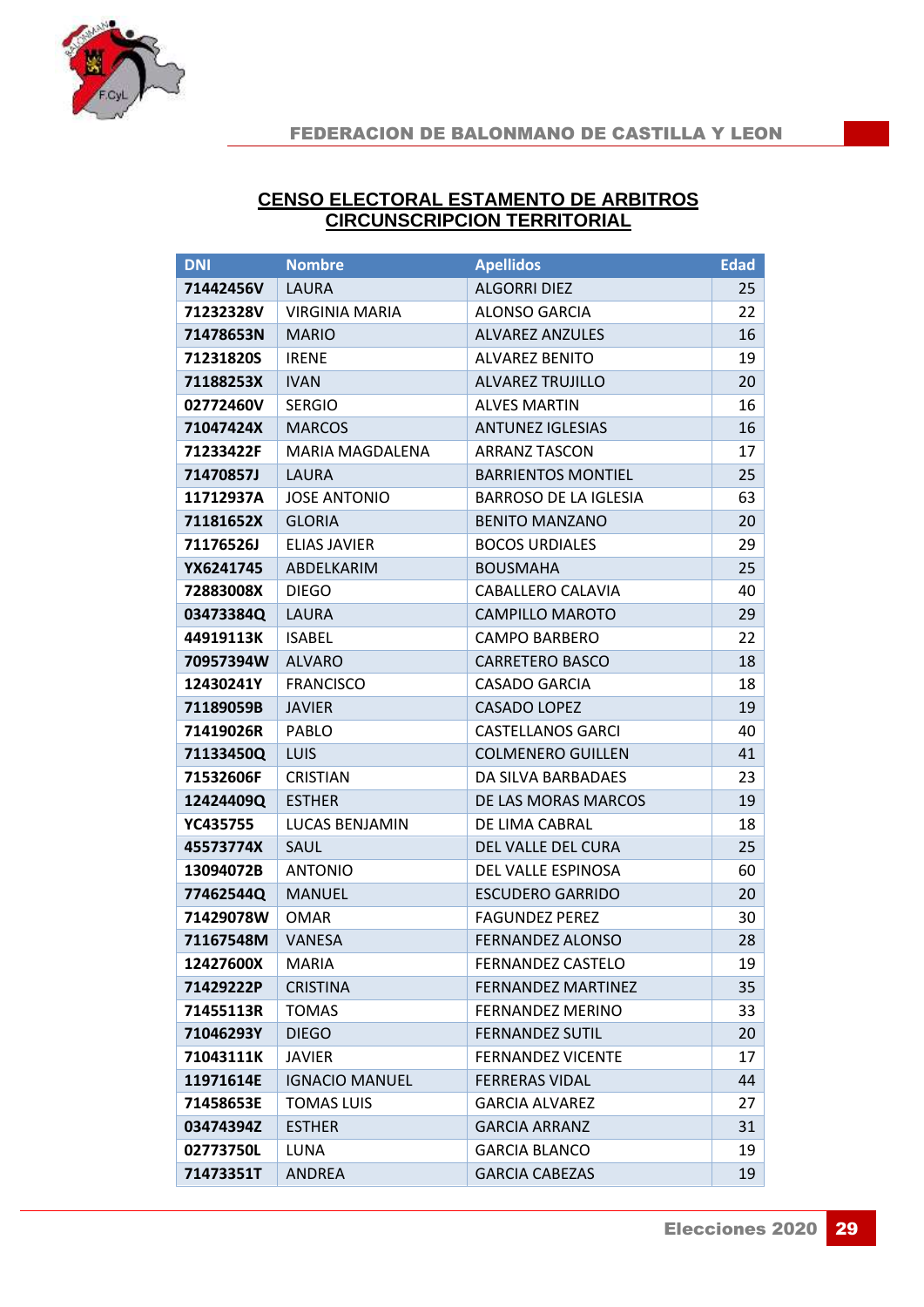

| <b>DNI</b> | <b>Nombre</b>            | <b>Apellidos</b>              | <b>Edad</b> |
|------------|--------------------------|-------------------------------|-------------|
| 09801687F  | <b>DIEGO</b>             | <b>GARCIA CANTON</b>          | 37          |
| 71106588H  | <b>RODRIGO</b>           | <b>GARCIA HERNAMPEREZ</b>     | 32          |
| 45419815J  | <b>MARIA PAZ</b>         | <b>GARCIA MARQUES</b>         | 51          |
| 12401307Y  | <b>GEMMA</b>             | <b>GARCIA MINGUEZ</b>         | 42          |
| 71460247Y  | <b>RUBEN</b>             | <b>GARCIA RAMIREZ</b>         | 29          |
| 71176142C  | <b>ALVARO</b>            | <b>GARCIA SAN JOSE</b>        | 23          |
| 71231765Y  | <b>ALBA</b>              | <b>GARCIA SIERRA</b>          | 20          |
| 12423870Y  | <b>SOHANNY</b>           | <b>GIL PEREIRA</b>            | 17          |
| 71119606H  | <b>PALOMA</b>            | <b>GONZALEZ BARAJAS</b>       | 32          |
| 71461083Z  | <b>PABLO</b>             | <b>GONZALEZ DE LA IGLESIA</b> | 23          |
| 71473495Y  | <b>DESIRE</b>            | <b>GONZALEZ FERNANDEZ</b>     | 25          |
| 12427214S  | <b>LUCIA</b>             | <b>GONZALEZ HERNANDEZ</b>     | 18          |
| 71450430X  | <b>RAUL</b>              | <b>GONZALEZ RODRIGUEZ</b>     | 24          |
| 71321806W  | <b>JORGE</b>             | <b>HERGUEDAS HERGUEDAS</b>    | 16          |
| 76884027H  | <b>IVAN</b>              | <b>HERGUEDAS KUZNETSOVA</b>   | 17          |
| 71044106G  | JUAN                     | <b>HERNANDEZ CASAS</b>        | 17          |
| 72354721X  | <b>CLARA</b>             | <b>HOZ TORRE</b>              | 20          |
| 71167208X  | <b>PEDRO</b>             | <b>JORLAR GONZALEZ</b>        | 24          |
| 12777957P  | RAUL                     | <b>JUAN LANCHARES</b>         | 44          |
| 71279707Q  | YONATAN                  | <b>LAZARO VILLEGAS</b>        | 35          |
| 13106151S  | <b>MANUEL</b>            | <b>LOBATO DELGADO</b>         | 57          |
| 45686278K  | <b>JORGE</b>             | LOBATO GOMEZ                  | 43          |
| 71958998W  | <b>EMMA</b>              | <b>LOBATO ORTIZ</b>           | 18          |
| 02771026D  | <b>KEVIN</b>             | <b>LODOS GARCIA</b>           | 18          |
| 12428929M  | RAUL                     | LOPEZ BURGUEÑO                | 21          |
| 03445999R  | <b>SEGUNDO</b>           | <b>LOPEZ GARCIA</b>           | 54          |
| 71426653S  | <b>LUIS JUAN</b>         | <b>LOPEZ IGLESIAS</b>         | 35          |
| 71426654Q  | <b>JULIO AITOR</b>       | <b>LOPEZ IGLESIAS</b>         | 35          |
| 71364914P  | LAURA                    | <b>LOZANO ARNAIZ</b>          | 19          |
| 71472192Z  | <b>FERNANDO</b>          | <b>LOZANO MIERES</b>          | 23          |
| 71475056A  | <b>IRENE</b>             | <b>MARCOS DIAZ</b>            | 25          |
| 71475057G  | IÑIGO                    | <b>MARCOS DIAZ</b>            | 19          |
| 71189582M  | PABLO                    | <b>MARCOS PARRA</b>           | 21          |
| 53700450   | <b>GABRIELA MARINELA</b> | <b>MARGINEAN</b>              | 32          |
| 09302493M  | <b>ANTONIO</b>           | <b>MARTIN FRANCO</b>          | 52          |
| 12388442K  | <b>ANTONIO</b>           | <b>MARTIN GARCIA</b>          | 47          |
| 71189804C  | <b>DAVID</b>             | <b>MARTIN RODRIGUEZ</b>       | 22          |
| 12740629D  | <b>JOSE ANTONIO</b>      | <b>MARTIN ROLDAN</b>          | 56          |
| 02770489R  | <b>MARTA</b>             | <b>MARTINEZ BENAVIDES</b>     | 22          |
| 71142658R  | MANUEL                   | <b>MERINO VELASCO</b>         | 41          |
| 71108170J  | <b>ANTONIO</b>           | <b>MINGUITO LINAJE</b>        | 33          |
| 71172768G  | LAIN                     | <b>MONTES GRANDE</b>          | 28          |
| 70961184C  | <b>SERGIO</b>            | MUÑOZ ROLLAN                  | 18          |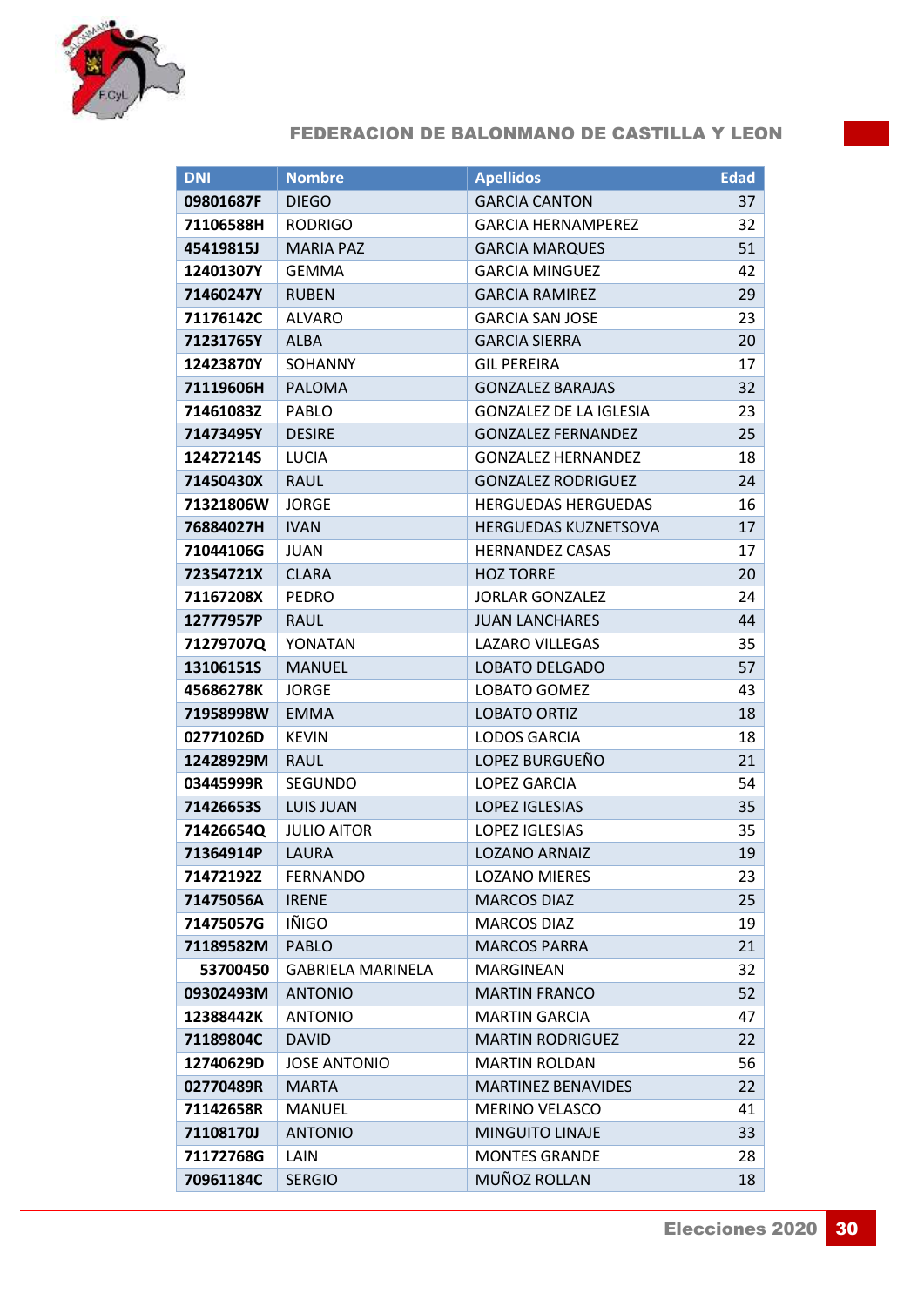

| <b>DNI</b> | <b>Nombre</b>         | <b>Apellidos</b>          | <b>Edad</b> |
|------------|-----------------------|---------------------------|-------------|
| 12331962Y  | <b>DAVID</b>          | NIETO HERNANDO            | 42          |
| 70973910G  | <b>MIGUEL</b>         | <b>ORTEGA GOMEZ</b>       | 16          |
| 71569503N  | <b>VICTOR</b>         | PATIN MOYANO              | 16          |
| 42419668D  | ANGEL                 | PEDRERO GONZALEZ          | 18          |
| 50175757S  | <b>JUAN</b>           | PELAEZ MARTINEZ           | 52          |
| 71043535P  | <b>SILVIA</b>         | PEREZ GALLEGO             | 22          |
| 70910624Z  | <b>PABLO</b>          | PEREZ SANCHEZ             | 22          |
| 09033309J  | <b>LUIS ALBERTO</b>   | PIZARRO MUÑOZ             | 36          |
| 71930182M  | <b>MONICO MANUEL</b>  | PONCE GONZALEZ            | 36          |
| 71267492Z  | <b>DAVID</b>          | PORTUGAL ALONSO           | 37          |
| 12420444F  | SAMUEL                | PRIETO MERINO             | 25          |
| 71179172Z  | <b>ENRIQUE</b>        | <b>QUIÑONES URETA</b>     | 16          |
| 71460248F  | <b>JUAN MANUEL</b>    | RAMIREZ GARCIA            | 27          |
| 12434723A  | <b>NURIA</b>          | <b>RAMIRO FERNANDEZ</b>   | 16          |
| 71187108S  | <b>PAULA</b>          | RAMOS BERZOSA             | 20          |
| 72883668A  | <b>IVAN</b>           | <b>RECIO BARRANCO</b>     | 40          |
| 71171170Q  | <b>DIEGO</b>          | <b>RECIO BENITO</b>       | 24          |
| 09319531T  | <b>SUSANA</b>         | REOYO ZAMORA              | 50          |
| 71175408E  | <b>ANDREA</b>         | <b>REYES ALVAREZ</b>      | 25          |
| 12432200X  | <b>JOHANNY KARINA</b> | RODRIGUEZ ABREU           | 23          |
| 71323561D  | <b>MARIA</b>          | RODRIGUEZ AGUADO          | 17          |
| 09791547X  | RAQUEL                | RODRIGUEZ BESTILLEIRO     | 47          |
| 71131010Z  | <b>FERMIN</b>         | RODRIGUEZ IGLESIAS        | 40          |
| 71182926L  | <b>MARTA</b>          | RODRIGUEZ SIMON           | 22          |
| 71159178F  | <b>VICTOR</b>         | <b>ROLLAN</b>             | 30          |
| 71383067Z  | SAMUEL                | ROMAN ALCALDE             | 17          |
| 70254763K  | <b>SEILA</b>          | ROMO CAÑAS                | 30          |
| 12436959P  | <b>LUCIA</b>          | <b>RUBIA DE LA TORRE</b>  | 18          |
| 71162309X  | <b>RODRIGO</b>        | <b>SAN JOSE VICENTE</b>   | 22          |
| 71476253G  | PEDRO JAVIER          | SANCHEZ SAN JOSE          | 19          |
| 16800820X  | <b>JAVIER</b>         | <b>SANCHEZ SISCART</b>    | 50          |
| 70916962G  | <b>MARIO</b>          | SANDOVAL SANCHEZ          | 19          |
| 71444421G  | <b>MIGUEL ANGEL</b>   | SANTAMARIA GARCIA         | 36          |
| 71188938M  | <b>IRENE</b>          | <b>SANTOS LOPEZ</b>       | 21          |
| 45418210H  | <b>ARTURO</b>         | <b>SANZ MARTIN</b>        | 55          |
| 71972155A  | LAURA                 | <b>SAYAGO FERNANDEZ</b>   | 21          |
| 71189706Z  | <b>MARTA</b>          | SERNA SANTIAGO            | 18          |
| 09341964P  | <b>CARMEN</b>         | SILVA MERINO              | 47          |
| 44918709P  | PABLO                 | <b>SOLA RODRIGUEZ</b>     | 26          |
| 71173297G  | NEREA                 | <b>TORIBIO SAN MATIAS</b> | 22          |
| 71055322L  | <b>MARCO</b>          | <b>TORRES AGUADO</b>      | 16          |
| 71568762F  | SAMUEL                | <b>TORRES PEREZ</b>       | 18          |
| 71204210M  | NAYARA                | <b>VALDIVIESO SANCHEZ</b> | 19          |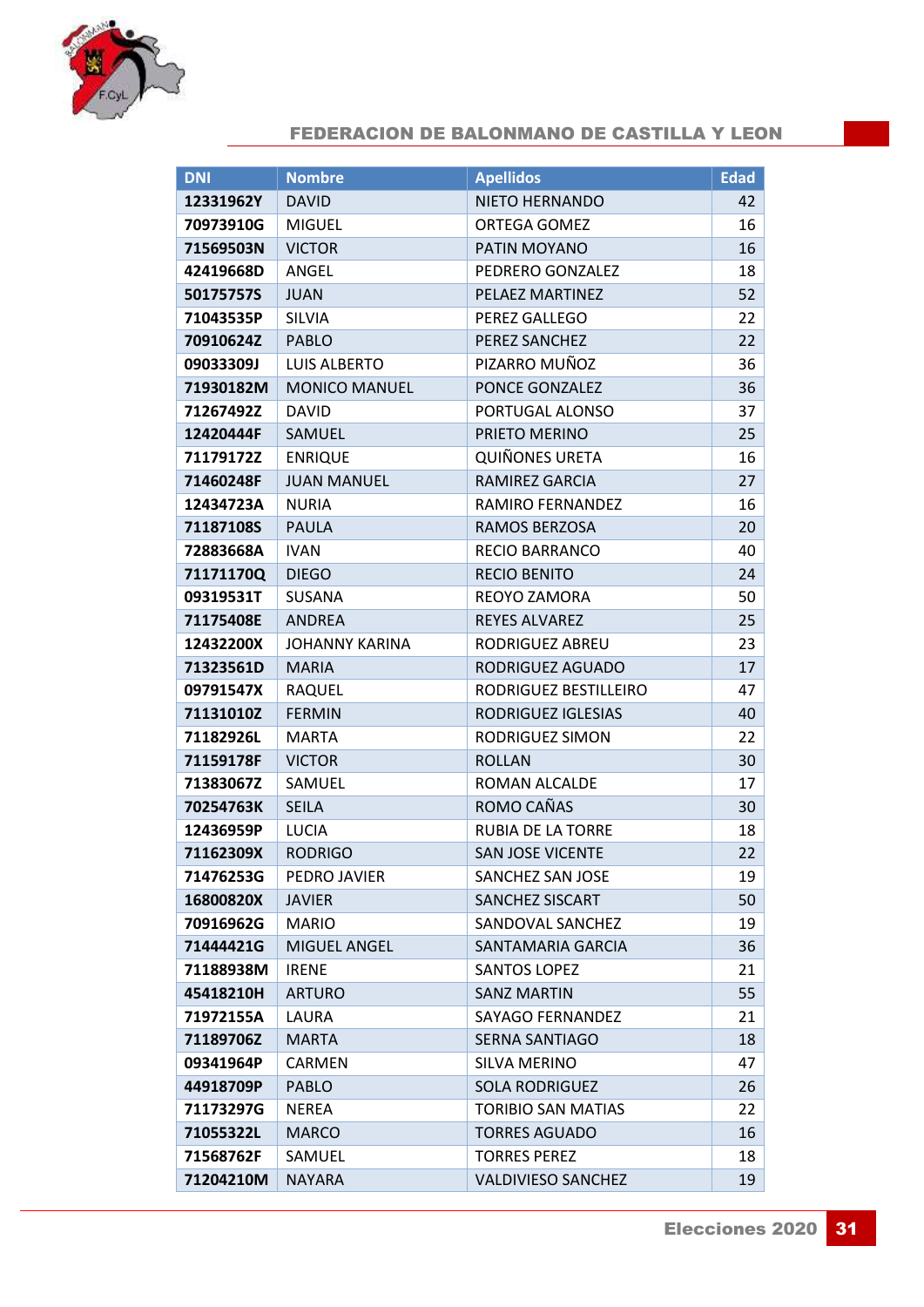

| <b>DNI</b>                               | <b>Nombre</b>  | <b>Apellidos</b>           | <b>Edad</b>     |  |
|------------------------------------------|----------------|----------------------------|-----------------|--|
| X5192511P                                | <b>KALINA</b>  | <b>VESELINOVA ANDREEVA</b> | 23              |  |
| 71462555Z                                | ANA            | <b>VICENTE ANDRES</b>      | 23              |  |
| 45577586G                                | <b>LUCAS</b>   | VILLARREAL VILLARREAL      | 20 <sup>1</sup> |  |
| NT4921919                                | <b>IBRAHIM</b> | <b>ZAGHRIOUI</b>           | 21              |  |
| X8711140M                                | <b>ADIL</b>    | <b>ZIZAOUI</b>             | 20 <sup>°</sup> |  |
|                                          |                |                            |                 |  |
| PORCENTAJE DE LICENCIAS FEMENINAS 36,8 % |                |                            |                 |  |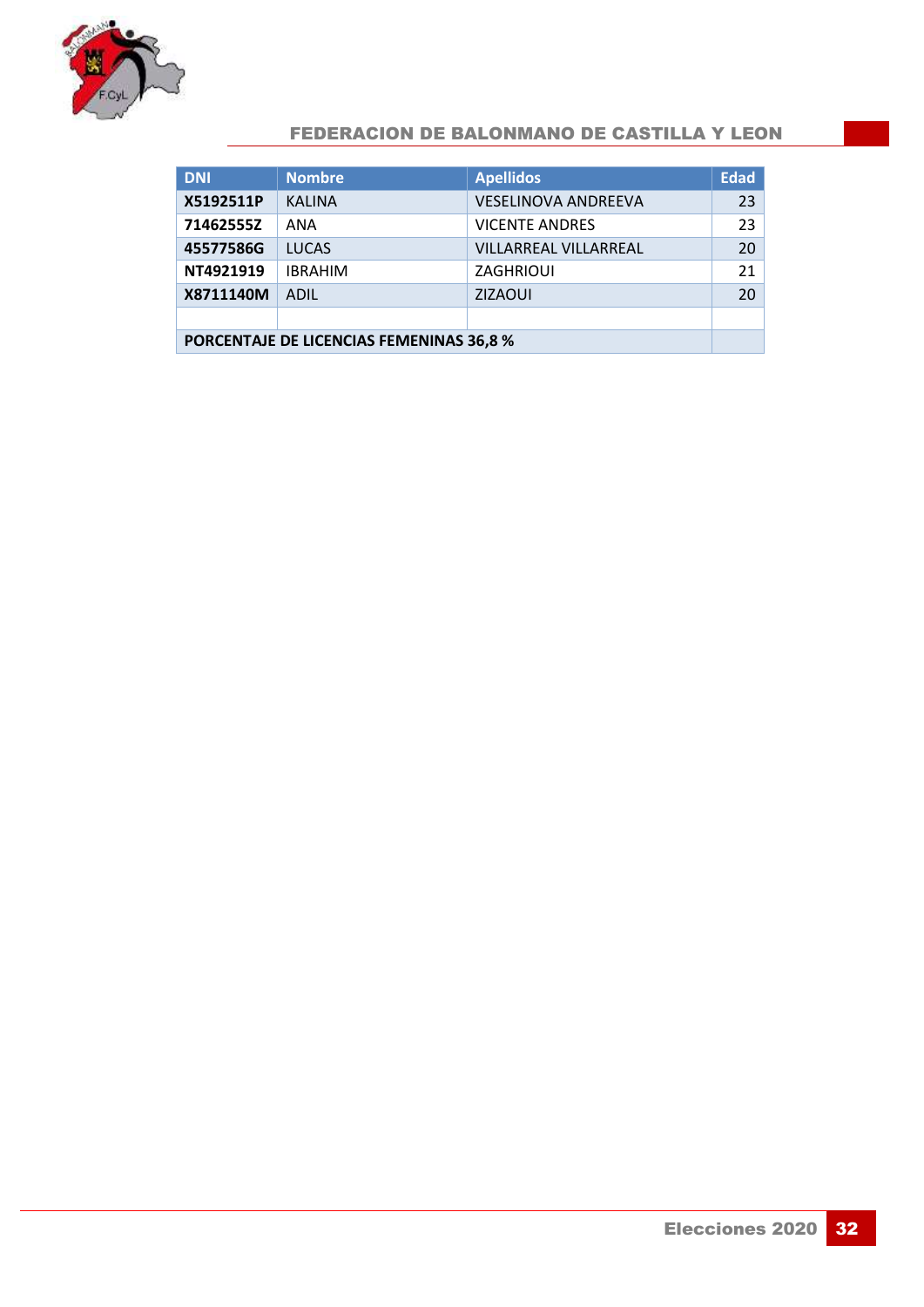



### **CUADRO DISTRIBUCION ASAMBLEA**